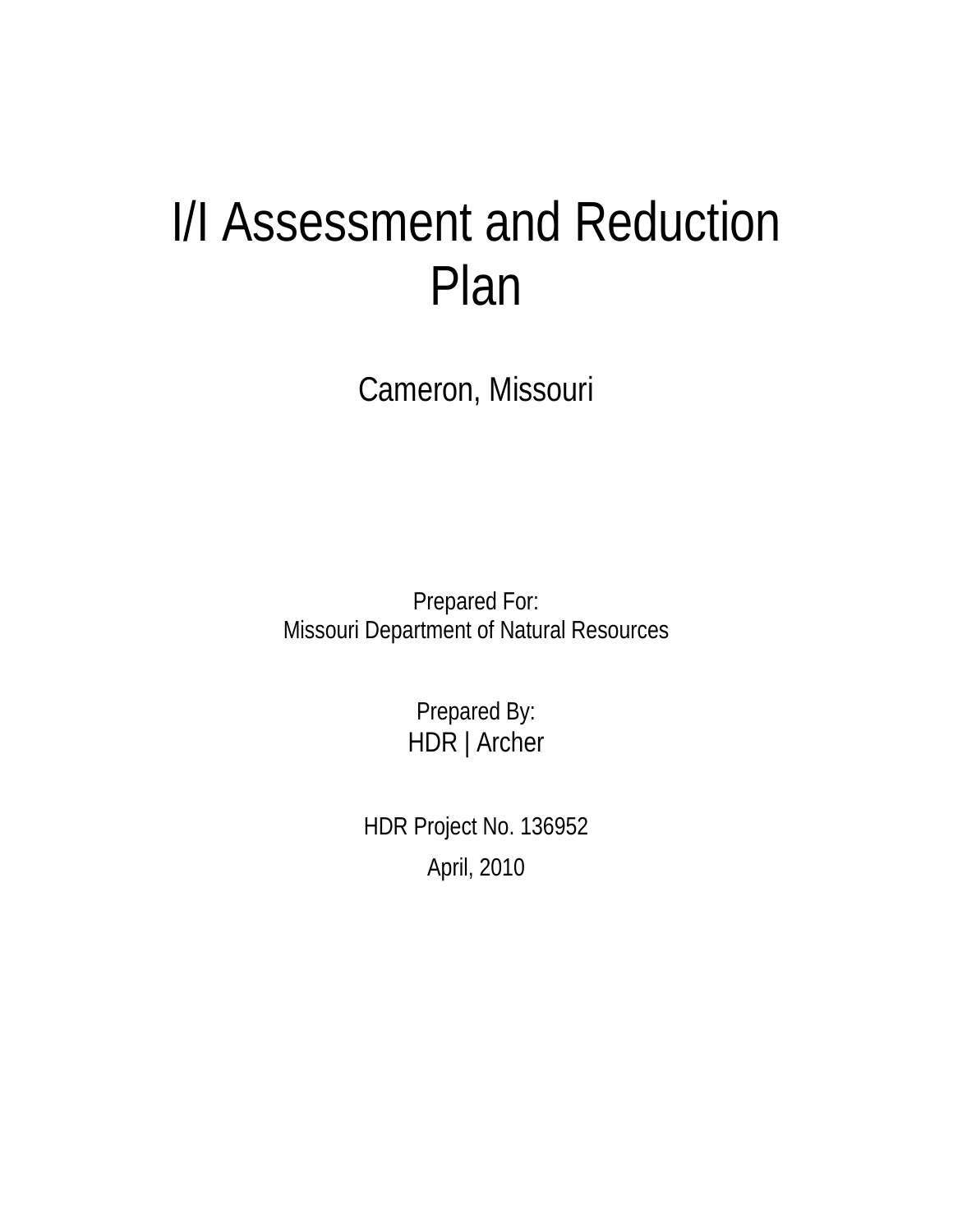## **TABLE OF CONTENTS**

| <b>SECTION 1</b> |  |
|------------------|--|
| 1.1              |  |
| 1.2              |  |
| <b>SECTION 2</b> |  |
| 2.1              |  |
| 2.2              |  |
| <b>SECTION 3</b> |  |
| 3.1              |  |
| 3.2              |  |
| 3.3              |  |
| 3.3.1            |  |
| 3.3.2            |  |
| 3.3.3            |  |
| 3.4              |  |
| 3.4.1            |  |
| 3.4.2            |  |
| 3.4.3            |  |
| 3.4.4            |  |
| 3.5              |  |
| 3.6              |  |
| <b>SECTION 4</b> |  |
| 4.1              |  |
| 4.1.1            |  |
| 4.1.2            |  |
| 4.2              |  |
| 4.2.1            |  |
| 4.2.2            |  |
| 4.3              |  |
| 4.4              |  |
| <b>SECTION 5</b> |  |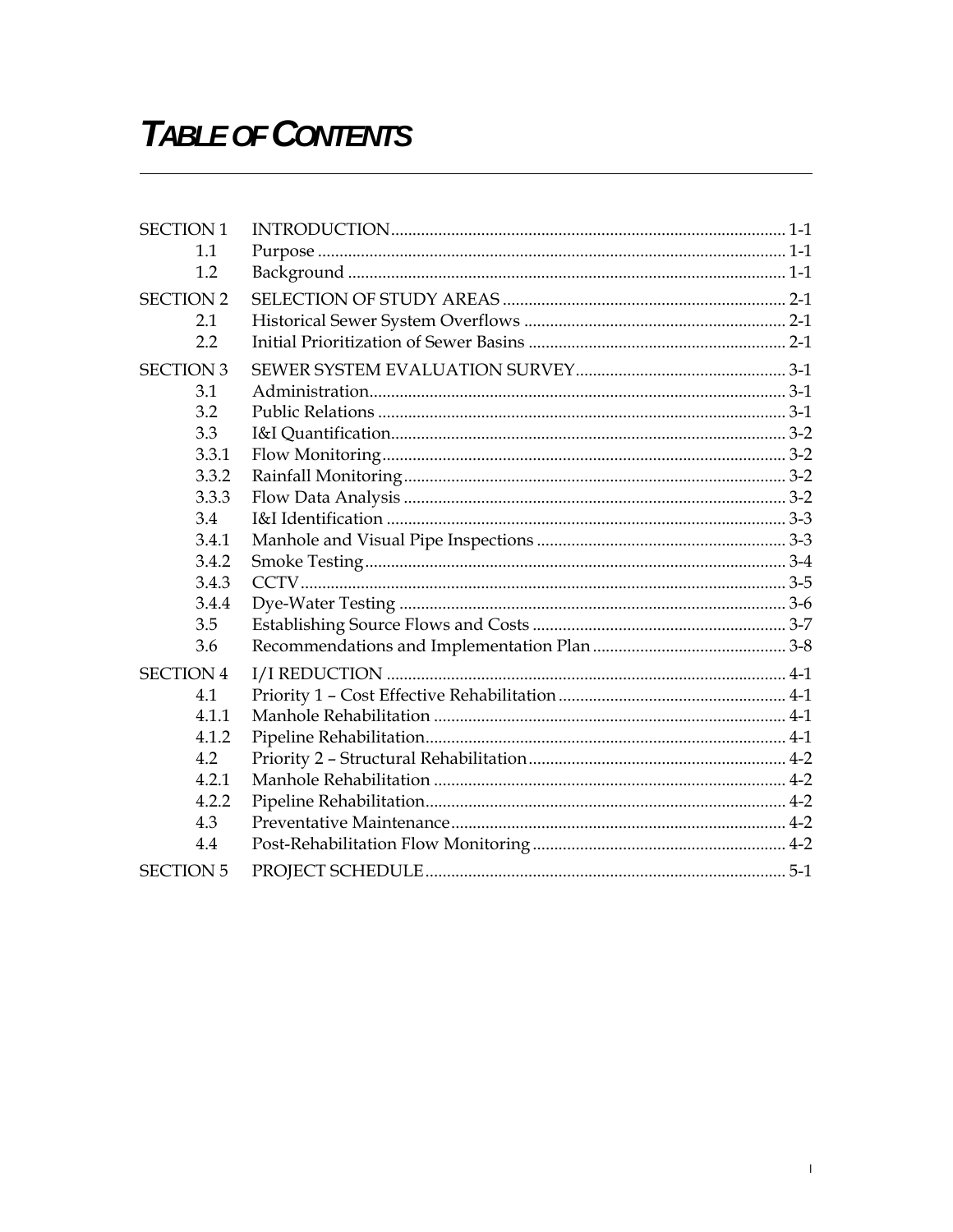## *FIGURES*

| Figure 2 - Proposed Schedule for I/I Assessment and Reduction Activities5-2 |  |
|-----------------------------------------------------------------------------|--|

## *APPENDICES*

- A Example Field Inspection Forms
- B Example Notification Letter and Door Hanger

## *ACRONYMS*

| <b>CCTV</b>  | Closed Circuit Television                       |
|--------------|-------------------------------------------------|
| EPA          | <b>Environmental Protection Agency</b>          |
| <b>GIS</b>   | Geographic Information System                   |
| <b>GPS</b>   | Global Positioning System                       |
| I/I          | Infiltration and Inflow                         |
| In.          | Inches                                          |
| <b>MDNR</b>  | Missouri Department of Natural Resources        |
| <b>MGD</b>   | Million Gallons per Day                         |
| <b>MGH</b>   | Million Gallons per Hour                        |
| <b>NPDES</b> | National Pollution Discharge Elimination System |
| <b>SSES</b>  | Sewer System Evaluation Study                   |
| <b>SSO</b>   | <b>Sanitary Sewer Overflow</b>                  |
| WWTP         | Wastewater Treatment Plant                      |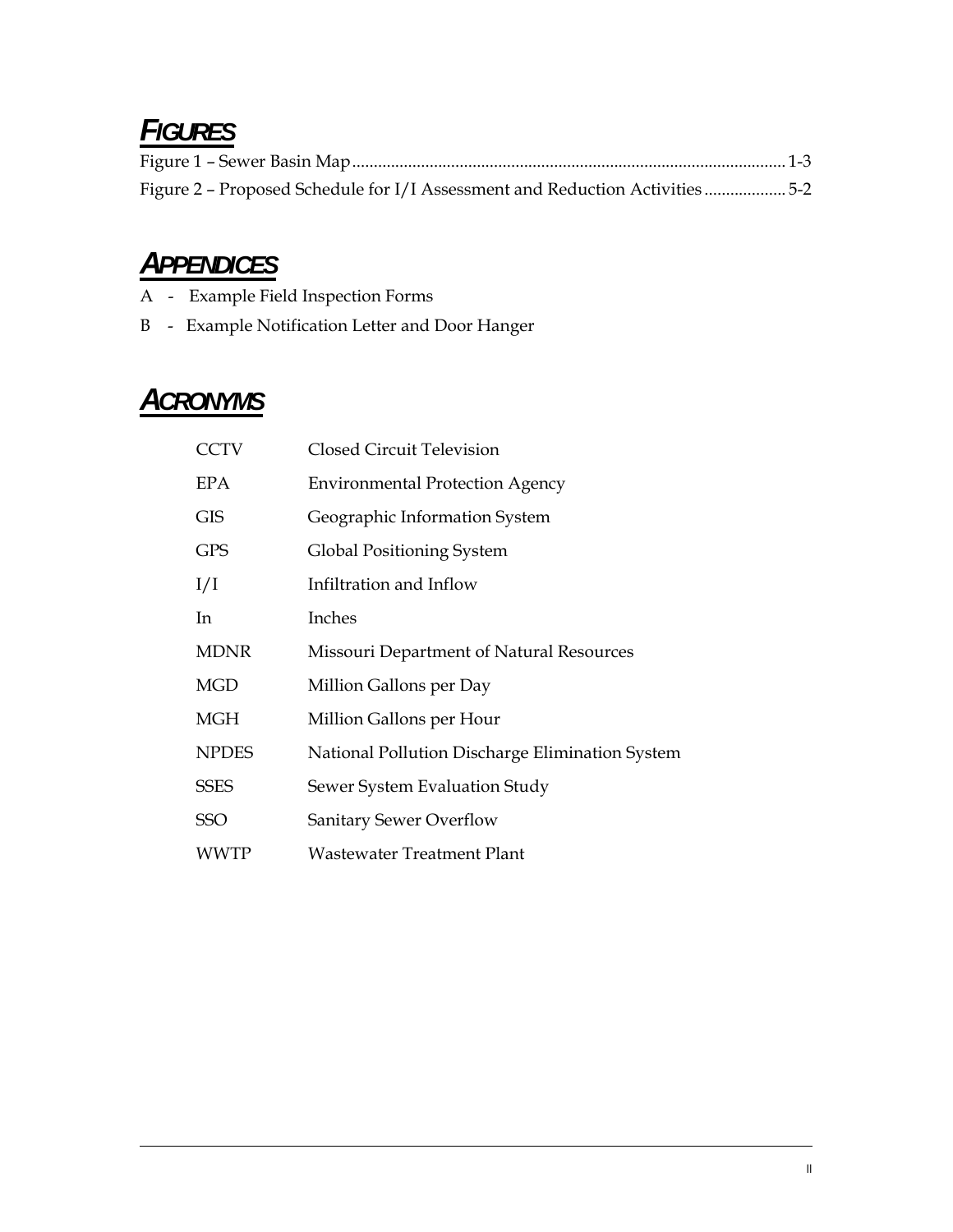## **SECTION 1 INTRODUCTION**

## **1.1 Purpose**

On July 28, 2009, the Missouri Department of Natural Resources (MDNR) conducted a Municipal Sanitary Sewer Overflow Compliance Inspection of the City of Cameron (City) sanitary sewer collection system. The purpose of the inspection was to assess compliance with the Missouri Clean Water Law. On December 31, 2009, the City received the Municipal Sanitary Sewer Overflow Compliance Inspection Report, NPDES Permit Number MO-0104299 (Inspection Report).

A required action of the Inspection Report is that the City develop and submit an Inflow and Infiltration  $(I/I)$  Assessment and Reduction Plan (Plan). The purpose of this Plan is to document the steps necessary to identify sources of I/I and create a comprehensive plan to reduce them. The Plan includes the following components:

- Prioritization of sewer basins based upon the age of the system and known problem areas
- Explanation of field activities that will serve to identify sources of I/I
- Method of determining cost-effective I/I rehabilitation
- Prioritizing of corrective action for each source identified
- Schedule for inspecting the priority areas and completing rehabilitation

## **1.2 Background**

The City of Cameron currently operates and maintains approximately 48 miles of sanitary sewer. In addition, the City maintains thirteen pump stations and one wastewater treatment facility (NPDES MO-0104299). Twenty-three (23) basins encompassing 3,200 acres contribute flow to the water treatment facility (see Figure 1).

In March, 2009 the City completed a Preliminary Engineering Report (HDR|Archer, 2009) for improvements to the wastewater conveyance system. This report looked at areas of the City that have high I/I, specifically the northern part of the system served by Pump Stations 1 and 2 (basins F and E, respectively). Flow metering was conducted at the influent lines to these pump stations; flow metering data show that Basin F (Pump Station 1) sees a peak I/I rate of 9.2 times the average daily flow rate, and Basin E (Pump Station 2) sees a peak I/I rate of 14.6 times the average daily flow rate. The study looked at potential costs for reducing I/I in these basins.

In addition this study assessed the condition of Pump Stations 1 and 2 and determined that the equipment has exceeded its useful life and should be replaced. Improvements planned for these pump stations include constructing new cast-in place concrete, submersible pump stations adjacent to the existing pump stations and new, larger force mains downstream of the pump stations to carry flow directly to the wastewater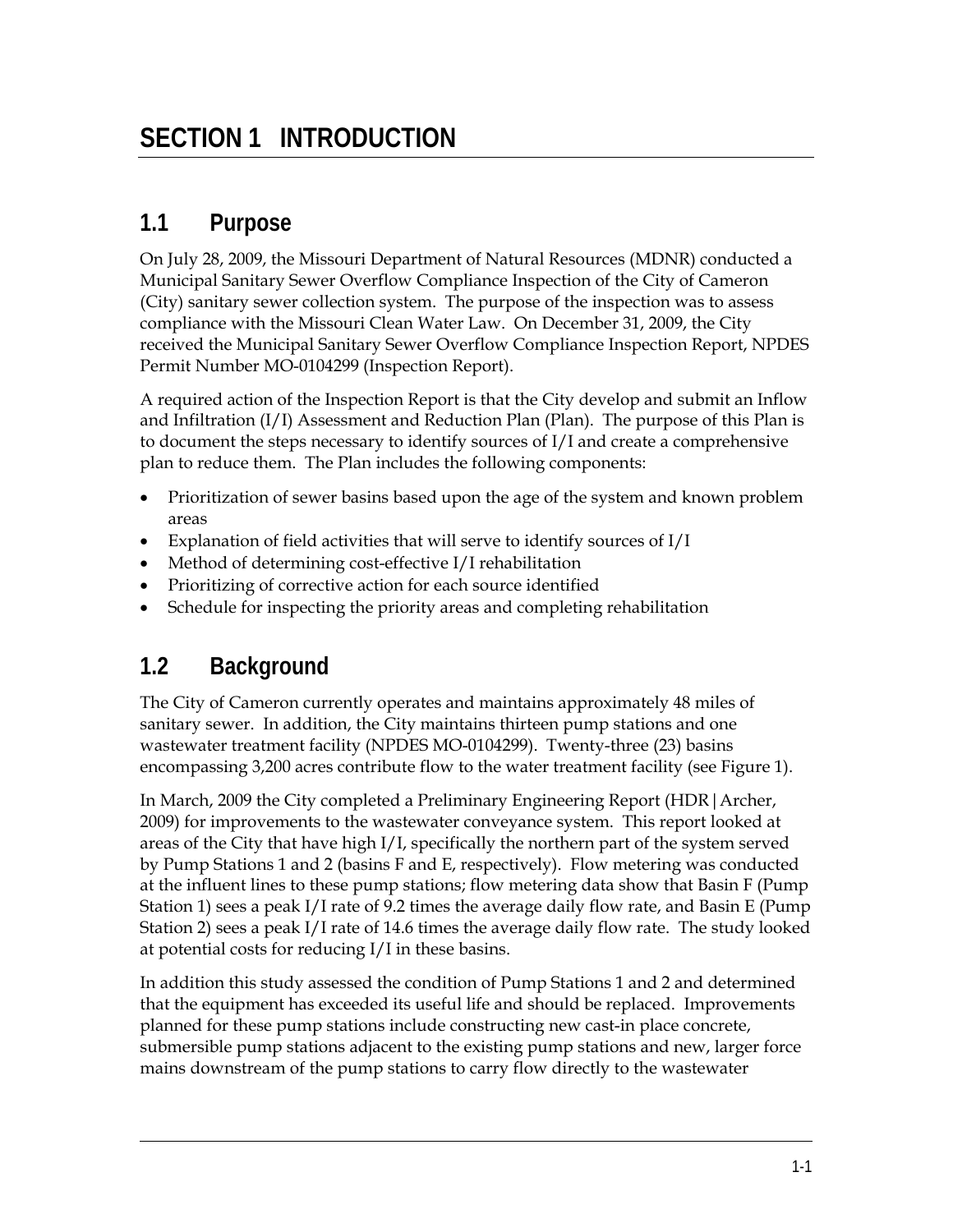treatment facility. An excess flow holding basin is also planned at the wastewater treatment facility to store flows that exceed the hydraulic capacity of the plant.

The Wastewater Conveyance Facility Improvements Preliminary Engineering Report is herewith submitted for review and approval.

Over the past few years, the City has worked toward improving collection system reliability and maintenance. The following are efforts the City has completed as part of this work:

- 1. In 2007 and 2008 the City purchased a new sewer jetter and vacuum unit to clean sewer lines and remove debris from manholes.
- 2. On May 1, 2006, the City developed a Sewer Overflow Response Plan and a companion document for basement backups.
- 3. The City purchased a new push-type camera system for smaller sewer lines.
- 4. Efforts to control fats, oils, and greases (FOG) in the collection system were stepped up. An initial inspection of all known food service establishments in the City was conducted. These facilities were given best management practices on controlling FOG.
- 5. The collection system maintenance supervisor has increased use of bio-blocks at some manholes to help in the grease reduction effort. Root cutting efforts have also been increased.
- 6. The City has been reporting infiltration/inflow and system maintenance efforts to MDNR semi-annually as part of the conditions of the permit renewal.
- 7. The City purchased two flow meters and rain gauges in 2008. These flow meters initially monitored pump stations #1 and #2, but have more recently been used to monitor other locations in the system.
- 8. The City budgeted \$15,000 for manhole repairs/relining and have evaluated current technology for these repairs, as well as developments in the area of point repairs that can be done in-house.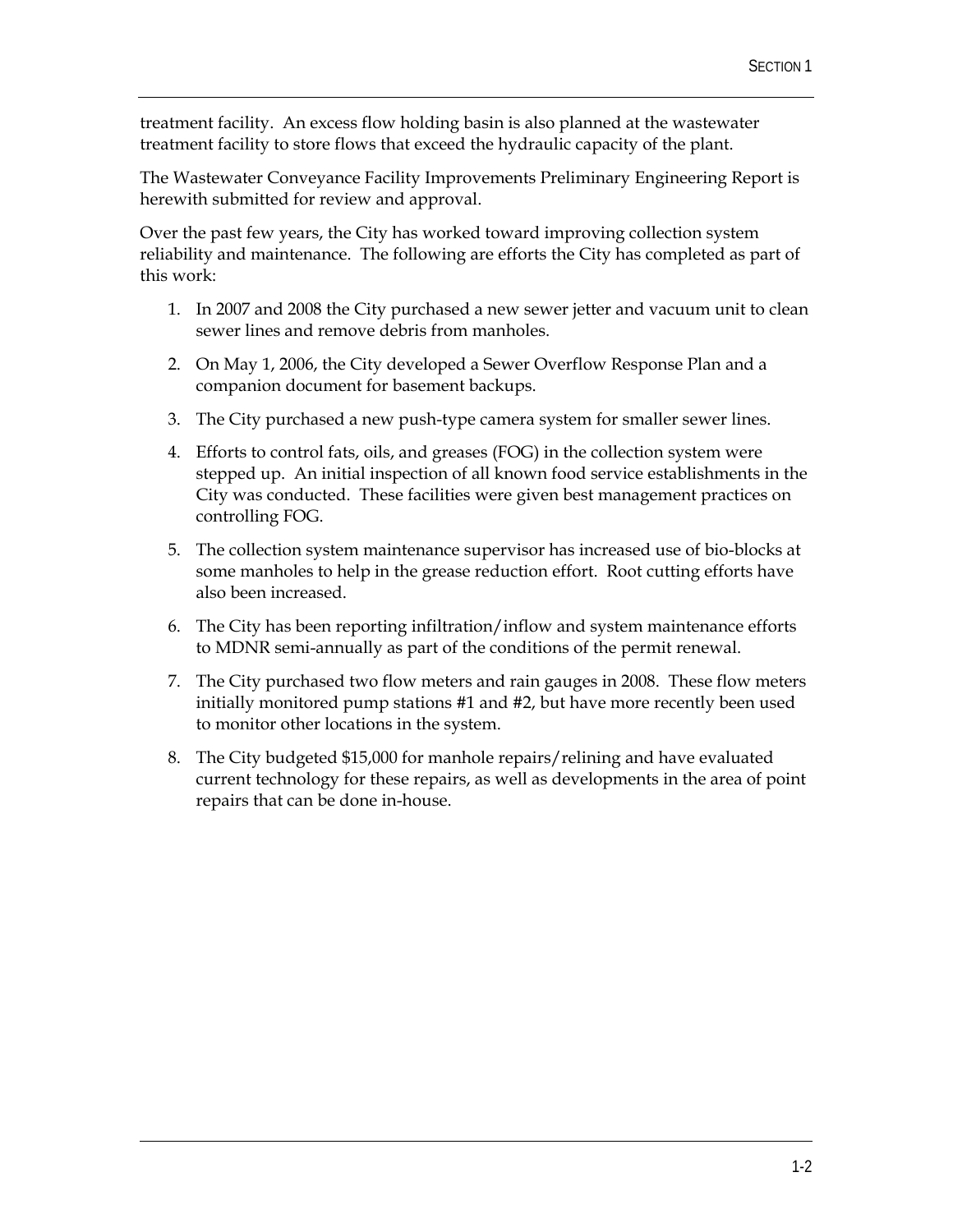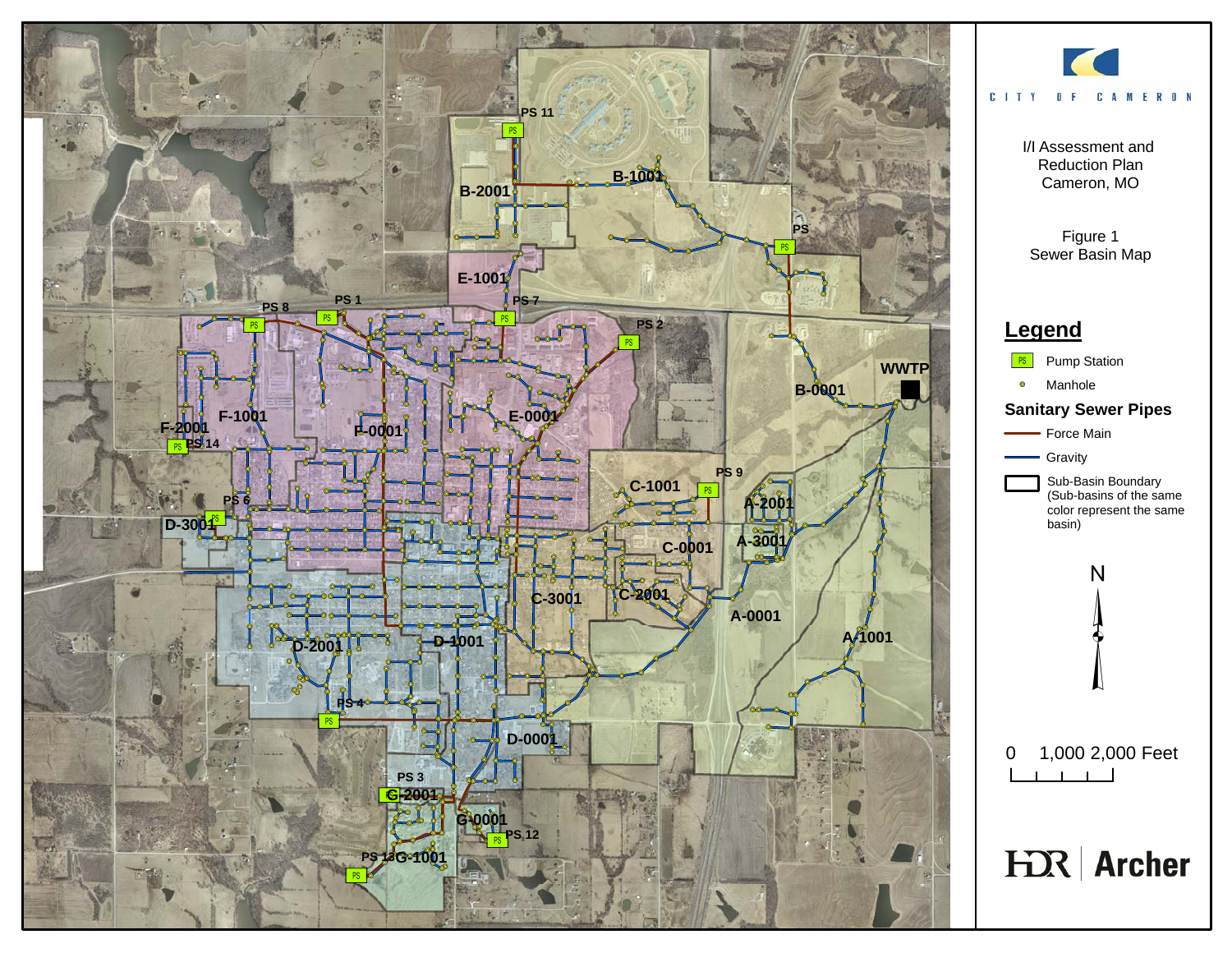## **SECTION 2 SELECTION OF STUDY AREAS**

#### **2.1 Historical Sewer System Overflows**

SSOs that occur at manholes within the system are reported to MDNR as they occur. The City has reported twenty-seven (27) SSO's or backups in the past two years.

- One SSO occurred at Pump Station 1 due to a broken force main
- Seven SSOs occurred at Pump Station 2; six of these are due to wet weather events and one is due to a broken force main
- One SSO occurred at Pump Station 4 due to wet weather
- $\bullet$  Two SSOs occurred in the system at  $8<sup>th</sup>$  and Harris due to wet weather
- Three SSOs occurred in the system at Walnut and Cornhill due to wet weather
- One SSO occurred in the system at Highway 69 and Dugan due to wet weather
- One SSO occurred in the system at Walnut and Prairie due to wet weather
- Six other SSOs occurred at unspecified locations in the system; these were due to a broken manhole barrel, grease blockages, a broken force main, and wet weather
- Six SSOs occurred at the wastewater treatment facility due to wet weather

The work subsequent to this plan that is described in Section 3 will identify the wet weather SSOs and private property backups that occur during the course of the work. These locations will be mapped out and included within the report. The maps will be used in the field during the inspections to locate historical problem areas and conduct interviews with property owners.

## **2.2 Initial Prioritization of Sewer Basins**

The collection and conveyance system is divided into seven (7) sewer basins and twentythree (23) sewer sub-basins that are prioritized for evaluation based upon factors such as the age of the system, known SSOs or backups, and anticipated high I/I areas. Since excessive infiltration and inflow from deteriorated pipes, pipe joints, manholes, and illegal connections by private homeowners, normally occurs to a greater extent in older sewer systems, the investigations will be prioritized accordingly. Not all of the sanitary sewer will be inspected as the study initially focuses on areas that are 15 years and older. Basin G (sub-basins G-0001, G-1001, and G-2001) was identified as a basin newer than 15 years and is not included initially as a priority area.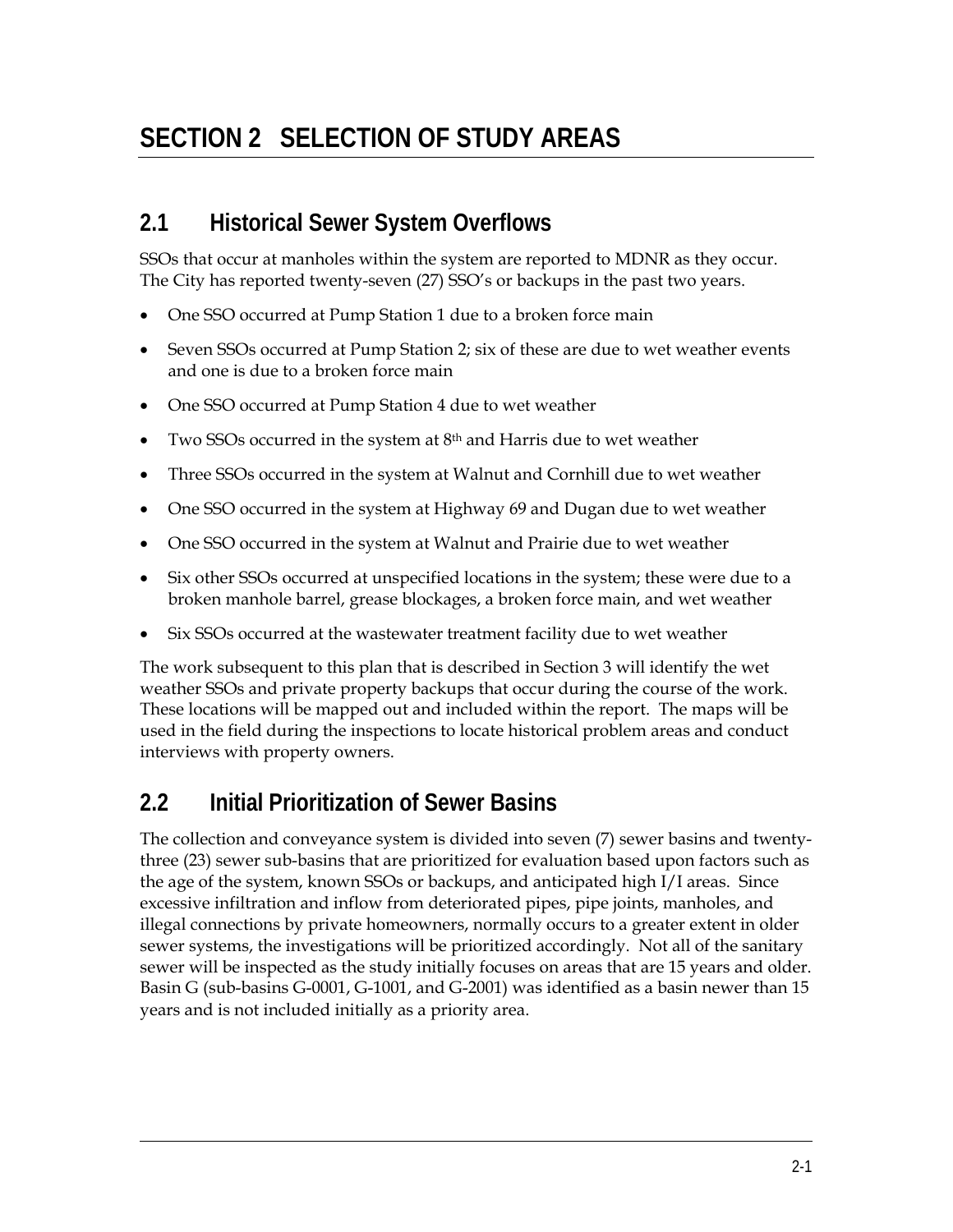The basins are initially prioritized according to the following:

- 1. Sub-basin F-0001 there have been three SSOs in this sub-basin, including one at Pump Station 1. This basin includes a portion of the original town area. This area is prioritized as the most important due to its upstream location to the City's drinking water intake.
- 2. Basin E (sub-basins E-0001 and E-1001) there have been six SSOs in this basin (all at Pump Station 2). This basin includes a portion of the original town area.
- 3. Sub-basins D-0001 and D-1001 there have been five SSOs in these sub-basins. These sub-basins drain to Basin C and include portions of the original town area.
- 4. Sub-basins D-2001 and D-3001 there has been one SSO in these sub-basins. These sub-basins drain to Pump Station 4 and include portions of the original town area.
- 5. Sub-basins F-1001 and F-2001 there have been no reported SSOs in these subbasins.
- 6. Basin C (sub-basins C-0001 through C-3001) there have been no reported SSOs in these sub-basins.
- 7. Basin A (sub-basins A-0001 through A-3001) –there have been no reported SSOs in these sub-basins other than the SSOs reported at the WWTP, which are not believed to be caused directly by Basin A.
- 8. Basin B (sub-basins B-0001 through B-2001) there have been no reported SSOs in these sub-basins.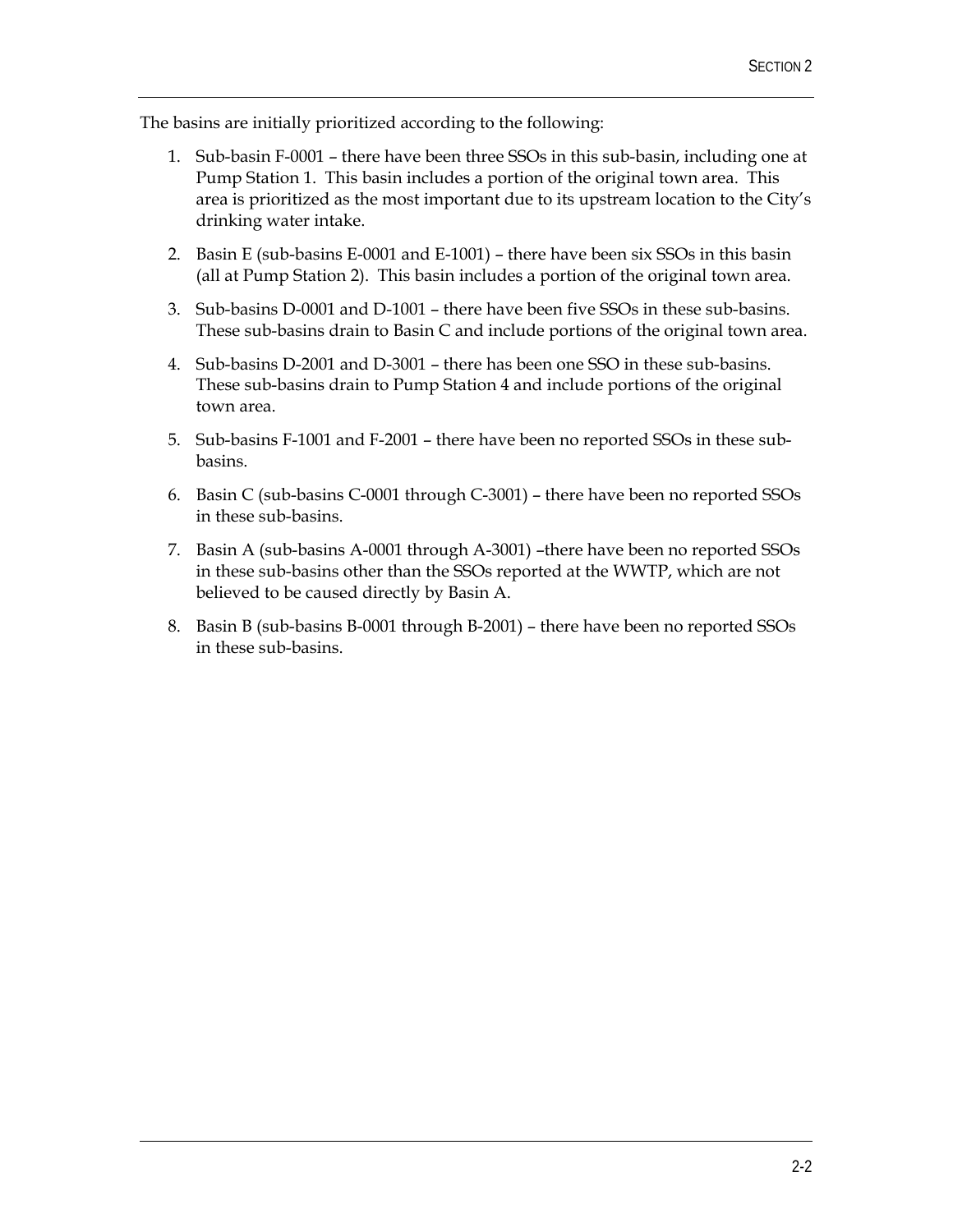## **SECTION 3 SEWER SYSTEM EVALUATION STUDY**

As part of this Plan, the priority basins identified in Section 2 will be studied to identify and assess the extent of I/I. All studies will generally follow the guidelines established in the Existing Sewer Evaluation & Rehabilitation, (WEF Manual of Practice FD-6 and ASCE Manual and Report on Engineering Practice No. 62, 1994). The program consists of the following six (6) key components:

- Administration
- Public Relations
- I&I Quantification
- I&I Identification
- Source Flow Analysis
- Final Recommendations and Implementation Plan

The City will hire an individual to take on the role of collection system I/I inspector/technician. This person will be involved in all field inspection and rehabilitation activities and will be supplemented by other City staff in these efforts. An engineering consultant will assist with field inspections and will complete analysis of flow and rainfall data, quantify I/I flows based on field inspections, complete costeffective analysis, and provide final recommendations for rehabilitation improvements.

The field inspections (I/I identification), source flow analysis, and subsequent implementation plan will initially focus on public sector I/I only. Sub-basin F-0001, which is the first sub-basin to be completed, will be used as a pilot study to demonstrate whether the necessary I/I reductions can be achieved with only public sector I/I removal. For this pilot study the costs of removing public sector I/I sources that are not shown to be cost effective will be compared with the costs of removing private sector  $I/I$ in order to achieve the overall required reductions. The need to remove private sector I/I will be re-evaluated upon conclusion of this pilot study.

#### **3.1 Administration**

Progress meetings will be held regularly to review the project goals, objectives, and schedule. Public hearings and Council meetings will be conducted to discuss the project and answer questions from the public and/or City.

## **3.2 Public Relations**

Field inspection notification letters will be sent at least one week prior to any investigations. The notification letter will explain the field inspections that will be taking place and the reasons for these inspections. A press release will also be printed in the City paper describing field inspections. In the event that manhole structures identified for inspection are located on inaccessible private property, a door notification will be left for the property owner. The notification will contain an explanation of the need to conduct an inspection of the structure along with a telephone number enabling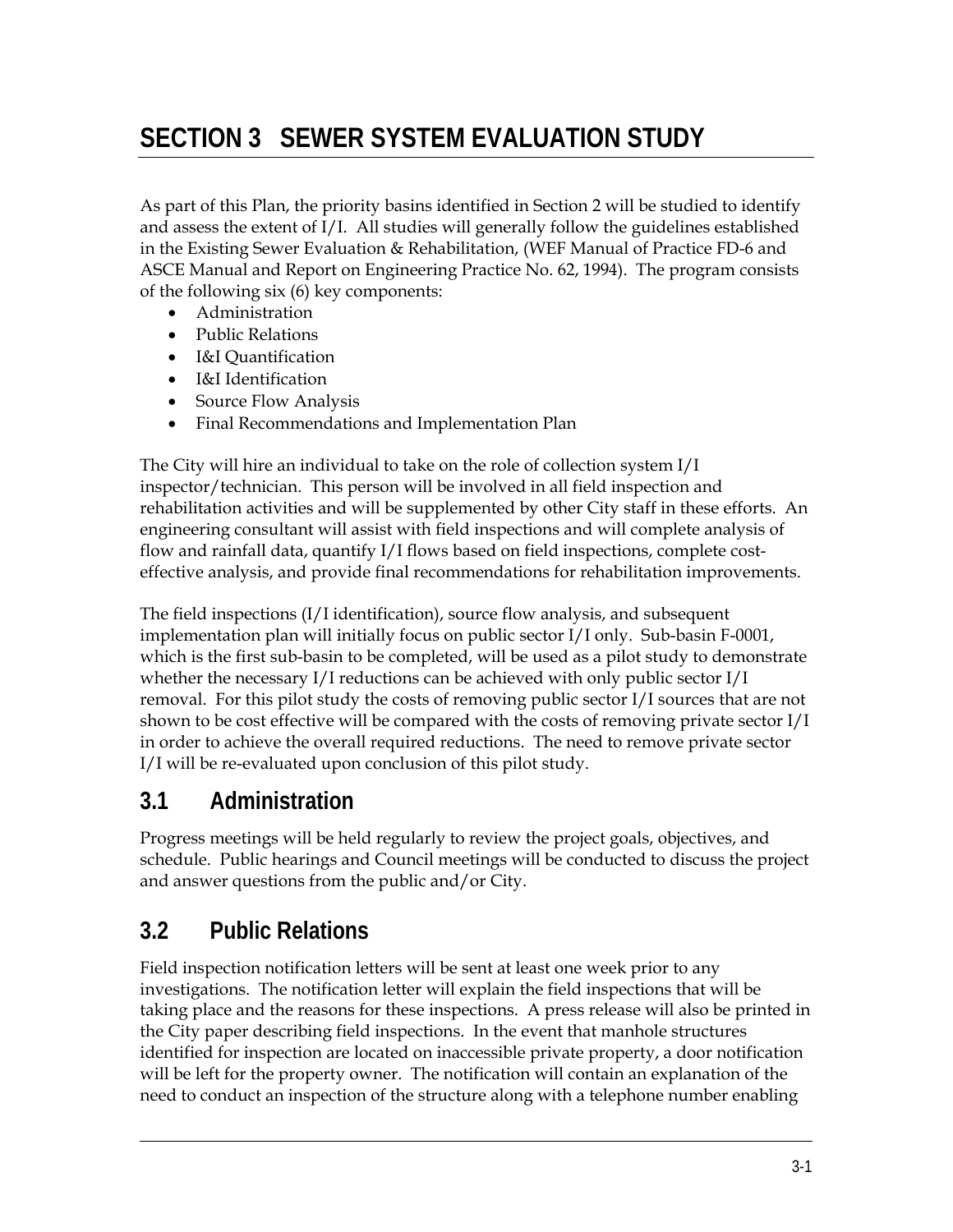residents to contact the City for more information and to schedule a convenient time for the inspection.

Forty-eight hours (48) prior to smoke testing, a notification to affected property owners will be completed by placement of door hangers on homes and businesses. This notice will include general information about the testing; including instructions to fill infrequently used plumbing traps with water to prevent smoke from entering buildings via service lines. Telephone numbers shall be provided enabling residents to contact the City for more information or with any special needs and concerns they may have.

### **3.3 I&I Quantification**

Dry weather and wet weather flow rates measured in the system are a good indicator as to which priority areas experience significant I/I entering the system. The results of flow monitoring will be used to refine the priority ranking described in Section 2 so that the City can concentrate the assessment efforts on the areas that exhibit high rates of I/I.

### **3.3.1 Flow Monitoring**

As discussed previously, the City has two flow meters that have been used to measure flow into Pump Station 1 (Basin F) and Pump Station 2 (Basin E) in the past. This data will be used as initial flow monitoring data in these basins. More recently the City has used the flow meters they own other locations in the system. The City may purchase additional temporary flow meters to aid in the evaluation of the collection system. The temporary flow meters are area velocity flow modules with sensors. The flow meters record flow, velocity and depth readings every fifteen minutes. The average dry weather flow should be determined based upon a minimum of three months of data.

## **3.3.2 Rainfall Monitoring**

Rainfall monitoring will be conducted concurrently with flow monitoring activities. A rainfall gauge will be placed near the center of town to be used in conjunction with flow monitoring data.

## **3.3.3 Flow Data Analysis**

The flow and rainfall data collected will be analyzed for the following:

- Average daily and peak hourly dry-weather flows
- Peak high groundwater infiltration flows
- Peak wet-weather inflows
- Peak wet-weather total flows

The results of the flow analysis will be used to rank basins on I&I contribution to the system and refine the priority ranking described in Section 2.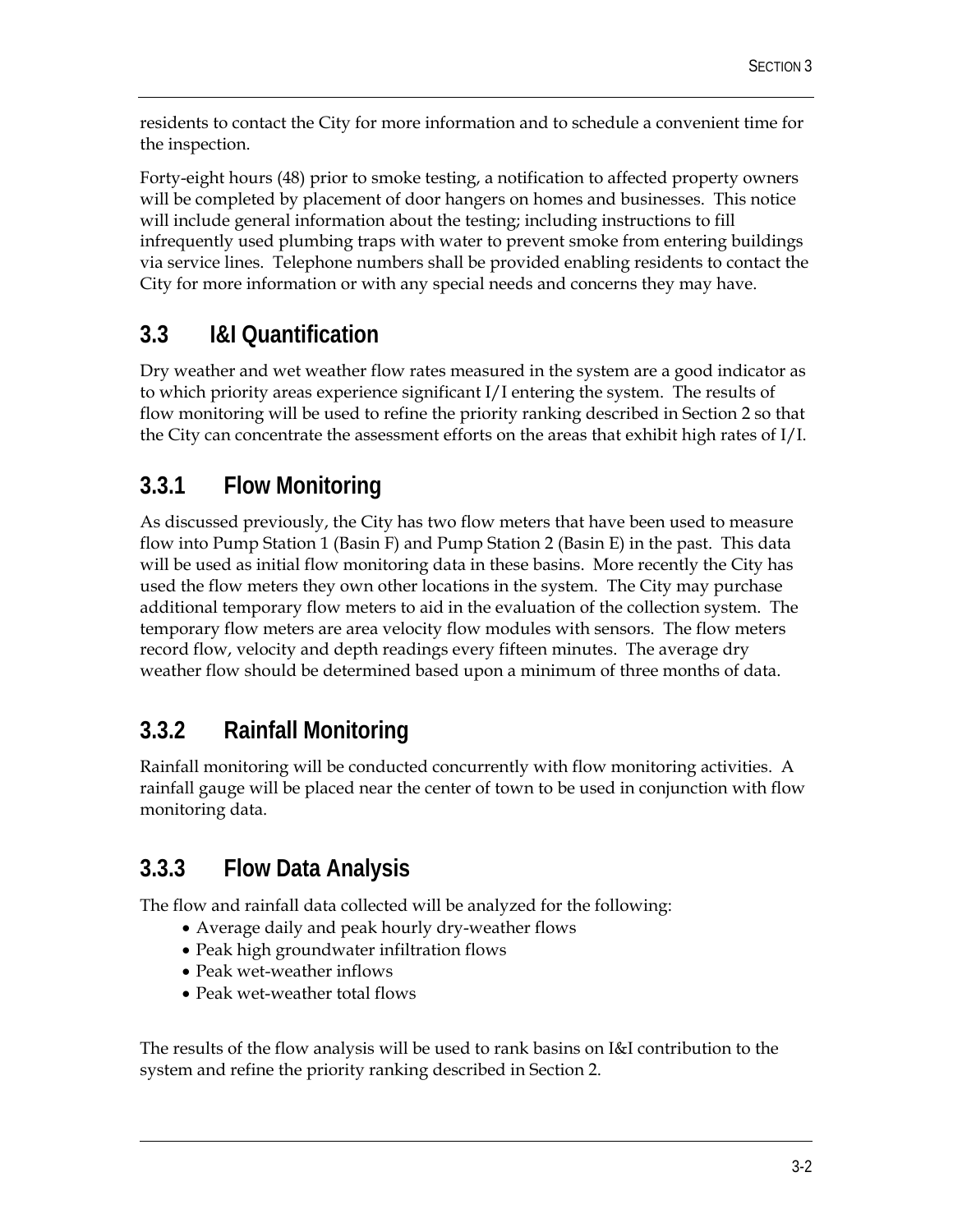## **3.4 I&I Identification**

Prior to the commitment of field inspections, the City will interview staff about the existing sewer system. The staff members are the most familiar with the system and have information on defect locations and the history of the performance within areas of the system. The staff also has information on private property problems within the system. In areas with previously reported backups, residents will be interviewed during the field inspection process to determine the history of the problems. The information collected from staff members and residents will be noted and special attention given in the field to the areas with historical problems.

## **3.4.1 Manhole and Visual Pipe Inspections**

Defective manholes are major contributors of excessive I/I in a sanitary sewer system. Manhole inspections are used to locate these sources of I/I, assess the conditions and the state of deterioration inside manholes, and to determine the need for repair or replacement.

Manhole inspections will be accomplished using a two-person crew. Manholes less than 15 feet deep and their connecting pipe sections will be inspected from the surface using survey rods, digital cameras, mirrors, and high-powered spot lights. Inspections of manholes greater than 15 feet deep will be accomplished by man entry into the manhole. Industry standard OSHA, NIOSH, ODSH, and NASSCO confined space entry policies and practices will be followed to ensure safe entry and egress of all confined spaces.

Manhole inspection forms and visual pipe inspection forms will be completed for each manhole. Example forms are contained in Appendix A. The forms include a field sketch of the plan view of each manhole to verify sewer line configurations. Digital photographs of each manhole and the connecting pipe sections will be taken during manhole inspections. All photos shall be taken north-facing to ensure consistency and provide a standard point of reference for viewing.

The following manhole components will be inspected for signs of I/I and for structural soundness: the manhole cover, cover-to-frame fit, the manhole frame, the frame-tochimney seal, the chimney condition, the corbel condition, the wall condition, the step condition, the bench, the invert, and each of the pipe seals. Digital photographs will also be taken of noted I/I defects and other non-I/I related defects such as roots, debris, or structurally deteriorated steps.

Each field crew will use metal detectors and probing rods where necessary to assist in locating manholes. If a manhole cannot be located during a 15-minute time period, the manhole shall be placed on a "Can Not Locate" list and provided to the City with a general map of the position for location services at a later time. If a manhole is found to be buried, the approximate location of the manhole will be identified in the field and submitted to the City. New manholes found by field crews shall be assigned a temporary manhole number consisting of the last known downstream manhole number followed by a T1, T2, T3, etc., as applicable. If located on public sewer mains, these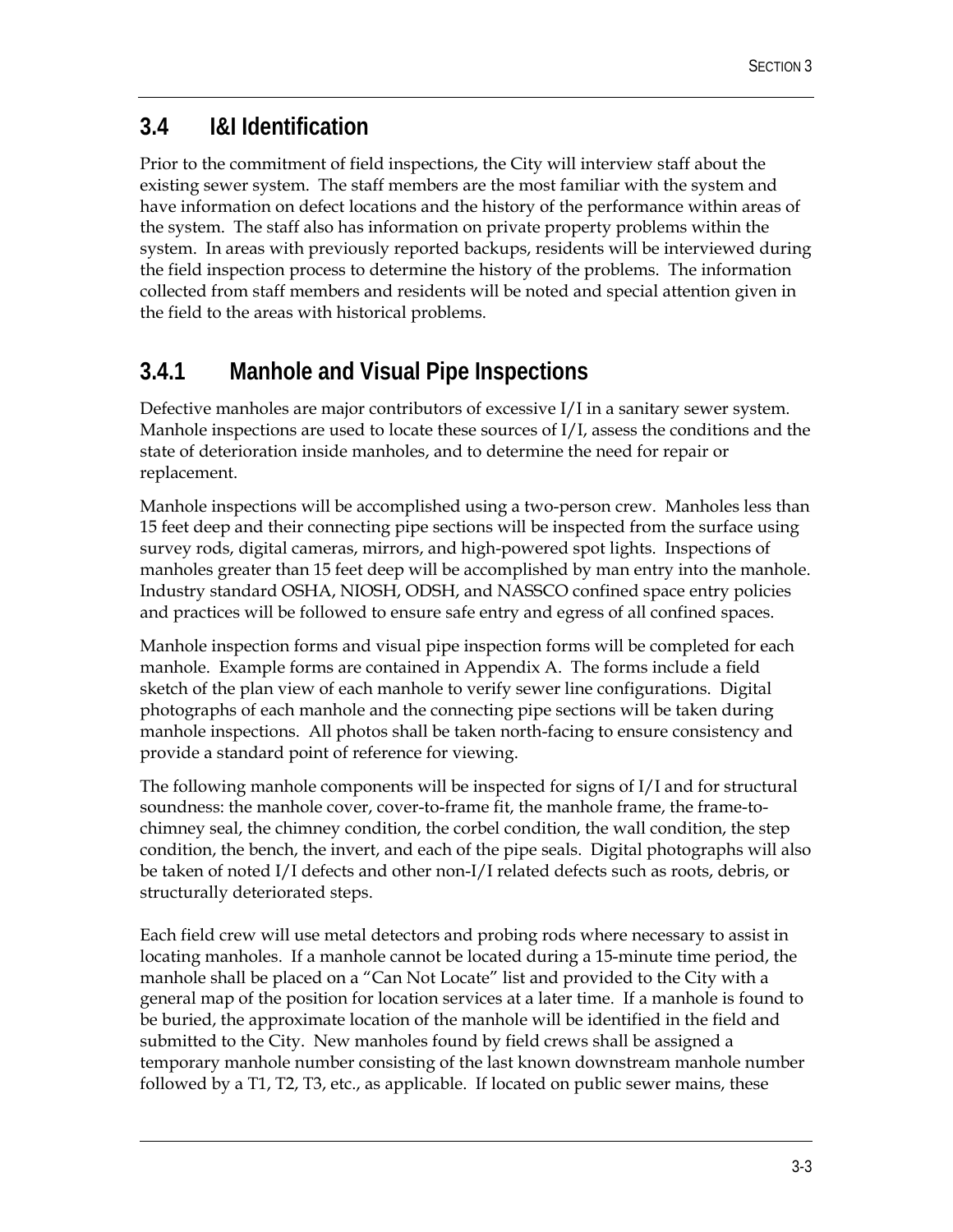manholes will be inspected and location details for the manhole will be provided to the City.

In addition to manhole structure inspections, the incoming and outgoing sanitary sewers can be visually inspected by a pole mounted camera from accessible manholes. This procedure is called a visual pipe inspection. This pipe inspection will be used to identify sections of pipe that are structurally defective or require some form of maintenance. Data from the visual pipe inspection will be used to identify defects near the manhole structure and to select lines for further investigation through CCTV inspections.

Before any manhole or visual pipe inspection begins, a training workshop with inspection crews will be conducted. Manhole and visual pipe inspection forms and procedures will be explained. A sample manhole will be inspected to instruct the field crews on how to fill out the inspection forms and the types of defects that will be observed.

The manholes will be labeled according the City's manhole ID numbers. The size, type, depth and condition of the manhole and pipes will be collected. Photos will be taken and recorded on each inspection form. All of the information collected will be used to estimate the amount of rehabilitation work required for each manhole. The typical defects found in manholes are: broken/cracked covers, broken/cracked frames, deteriorated frame seals, deteriorated frame adjustments, defective cones, defective walls, defective or deteriorated steps, deteriorated troughs or inverts, deteriorated pipe seals, and deteriorated benches.

The following equipment will be needed to perform the manhole and visual pipe inspections:

- Manhole pick and shovel to open the manholes
- Wrench to open bolted down manholes
- Flashlight
- Camera mounted on a bar
- Hand held camera
- Traffic control equipment such as cones, signs, flags, etc.
- Metal detector
- Probing rods

## **3.4.2 Smoke Testing**

Smoke testing will be conducted on all line segments located within the priority basins to detect I/I sources, to locate manholes not identified on the City's existing map, and to obtain a lineal footage of the sewer line segments for the system inventory. Smoke sources will be photographically documented and precisely located to allow for efficient repair. Although the initial purpose of the testing will not be to identify private sources of I/I the smoke testing will likely identify some of these sources. These sources will be recorded and the City will request that the homeowner remove any illicit connections identified through smoke testing.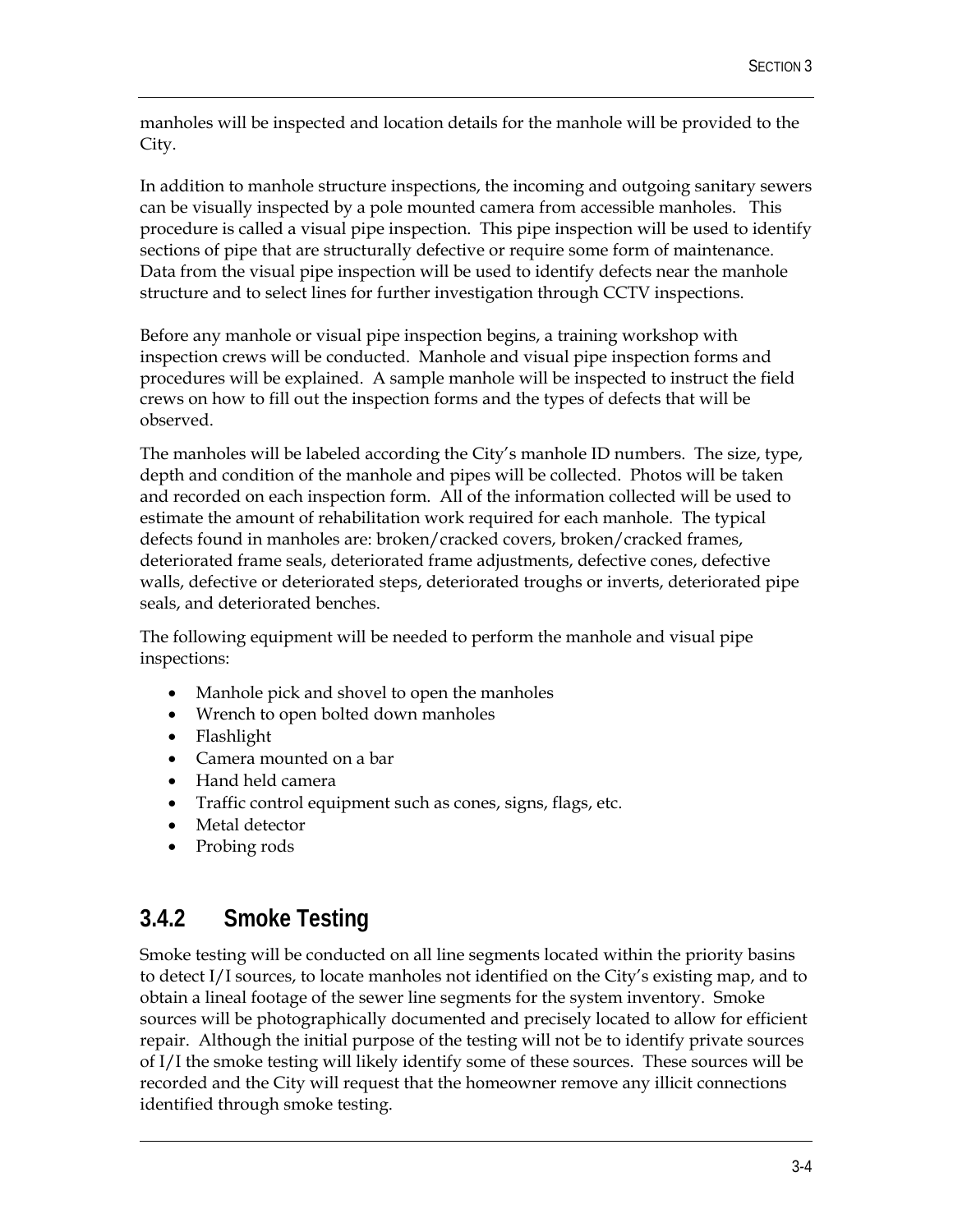Smoke testing will be used to augment the manhole and visual pipe inspections. Prior to any smoke testing, the fire department will be notified and door hangers will be placed at each property. An example notification letter/door hanger is provided in Appendix B.

Smoke testing will be completed by blowing white smoke into an isolated line segment with high-capacity blowers. Blowers will be placed over an isolated line segment and three five-minute smoke bombs will be inserted into the blower intake to blow smoke into the sewer. Smoke emissions from sewer mains, storm sewers, and manholes indicate possible leaks and cross connections.

Every sewer segment within the study scope will be attempted. Before any smoke testing is conducted a training workshop with the inspection crew will be conducted. Smoke testing forms and procedures will be explained. A smoke testing crew will consist of three people. One person will set up the smoke test for a segment while the other two will walk around and note everywhere they see smoke, sketch the location of the smoke, and take pictures of each emission. While two people from the crew are setting up for the next segment, the other person will be filling out the smoke testing form from the previous smoked segment. There will be one smoke testing crew.

The segment of main that will be smoked will be identified by an upstream and downstream manhole ID. The sketch for all visible smoke will be a description of the location (house address) with ties to this location (measurement from the corner of a house). The smoke will be rated as light, medium, or heavy and the area that drains to this leak will be estimated and photographs will be taken. An example smoke testing form is provided in Appendix A.

The following equipment will be needed to perform the smoke testing:

- Blower
- Sandbags
- Smoke bombs
- Flags
- Hand held cameras
- Tape measure
- Manhole pick and shovel
- Wrench for bolt down manhole lids
- Flashlight
- Traffic control equipment such as cones, signs, flags, etc.

## **3.4.3 CCTV**

The CCTV utilizes a closed circuit television camera to observe the conditions on the sewer mains and detect any defects. For each segment that is CCTV'd, a form will be completed and a videotape of the segment will be created. An example CCTV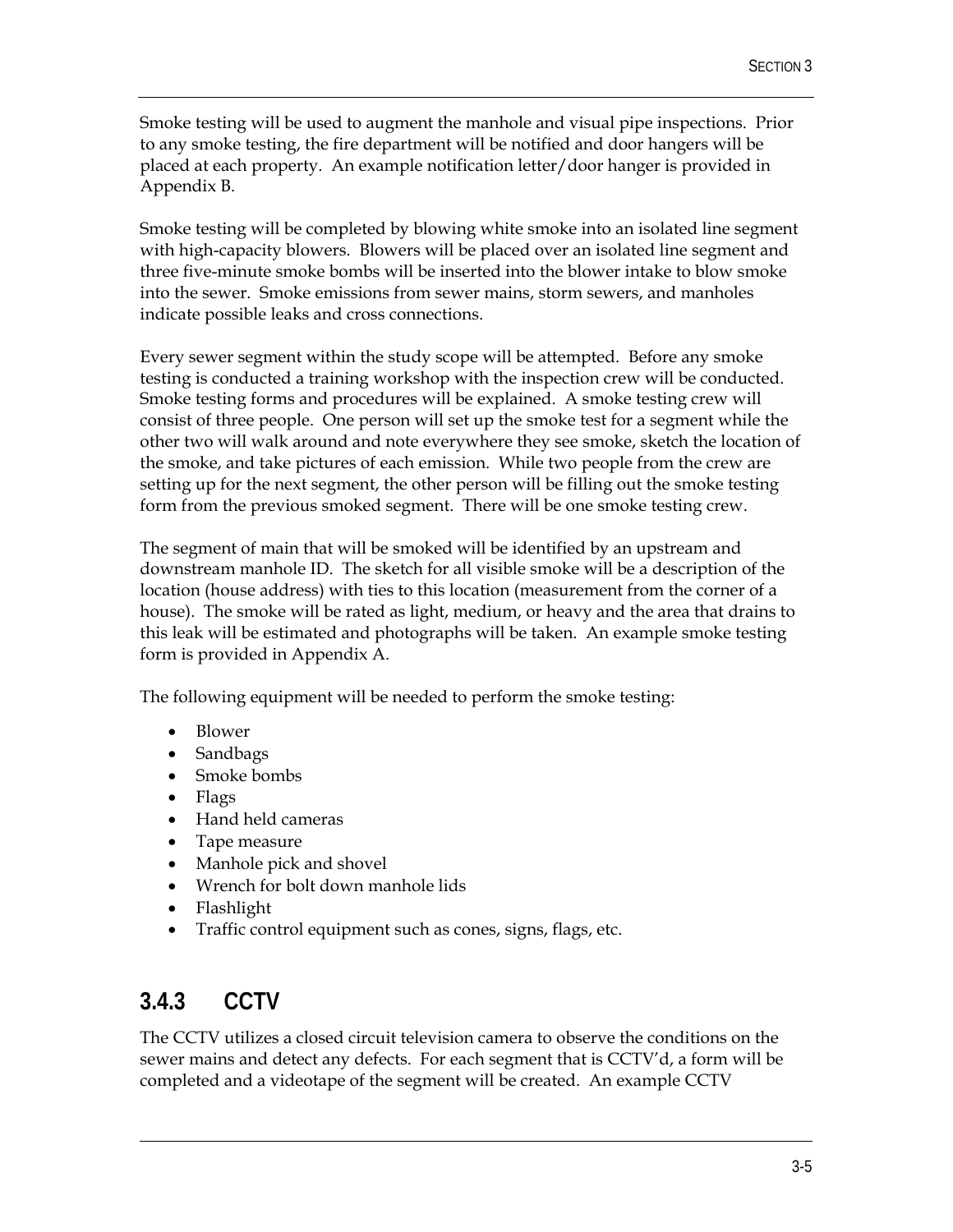inspection form is provided in Appendix A. A CCTV inspection crew will consist of two people. There will be one crew who will conduct the CCTV inspections.

Line segments recommended for cleaning and CCTV inspections will be based on the results from manhole/visual pipe inspections and smoke testing. Necessary cleaning and root cutting will be performed prior to the television inspections to allow passage of the camera to offer the best view of the interior of the lines for evaluating structural conditions and identifying potential I/I sources.

Before any CCTV inspections are conducted a training workshop with the inspection crew will be conducted. CCTV inspection forms and procedures will be explained.

The equipment that will be needed for the testing is as follows:

- Equipment required to clean sewer main segments
- Equipment required to conduct CCTV inspections of sewer main segments

CCTV will be conducted at the same time as the dye-water testing. The CCTV inspection will take place immediately following the field investigations, manhole inspection and smoke testing.

### **3.4.4 Dye-Water Testing**

Dye-water testing is a rainfall simulation technique used to identify defects that can contribute significant I/I during a storm event. Dye-water testing is done in conjunction with CCTV testing.

Dye-water will be deposited into the storm sewers, streams, ditches, or driveway, stairwell, or area drains that are suspected to be connected to, or leaking into, the sewer system. The presence of dye-water in the adjacent downstream manhole, or within the sewer main, observed through CCTV, will indicate infiltration.

A dye-water testing crew will consist of two people. There will be one crew who will conduct the dye-water testing and CCTV inspections. Only suspected cross connections, or leakage into the sewer system, identified through manhole, visual pipe, and smoke testing within the priority areas will be dye-water tested.

Before any dye-water testing is conducted a training workshop with the inspection crew will be conducted. Dye-water testing forms and procedures will be explained. An example dye-water test form is included in Appendix A.

Fluorescent dyes will be used for dye-water testing. The equipment that will be needed for the testing is as follows:

- Equipment required to carry water to the site
- Fluorescent dye
- Sand bags to block sewer segments
- CCTV equipment if required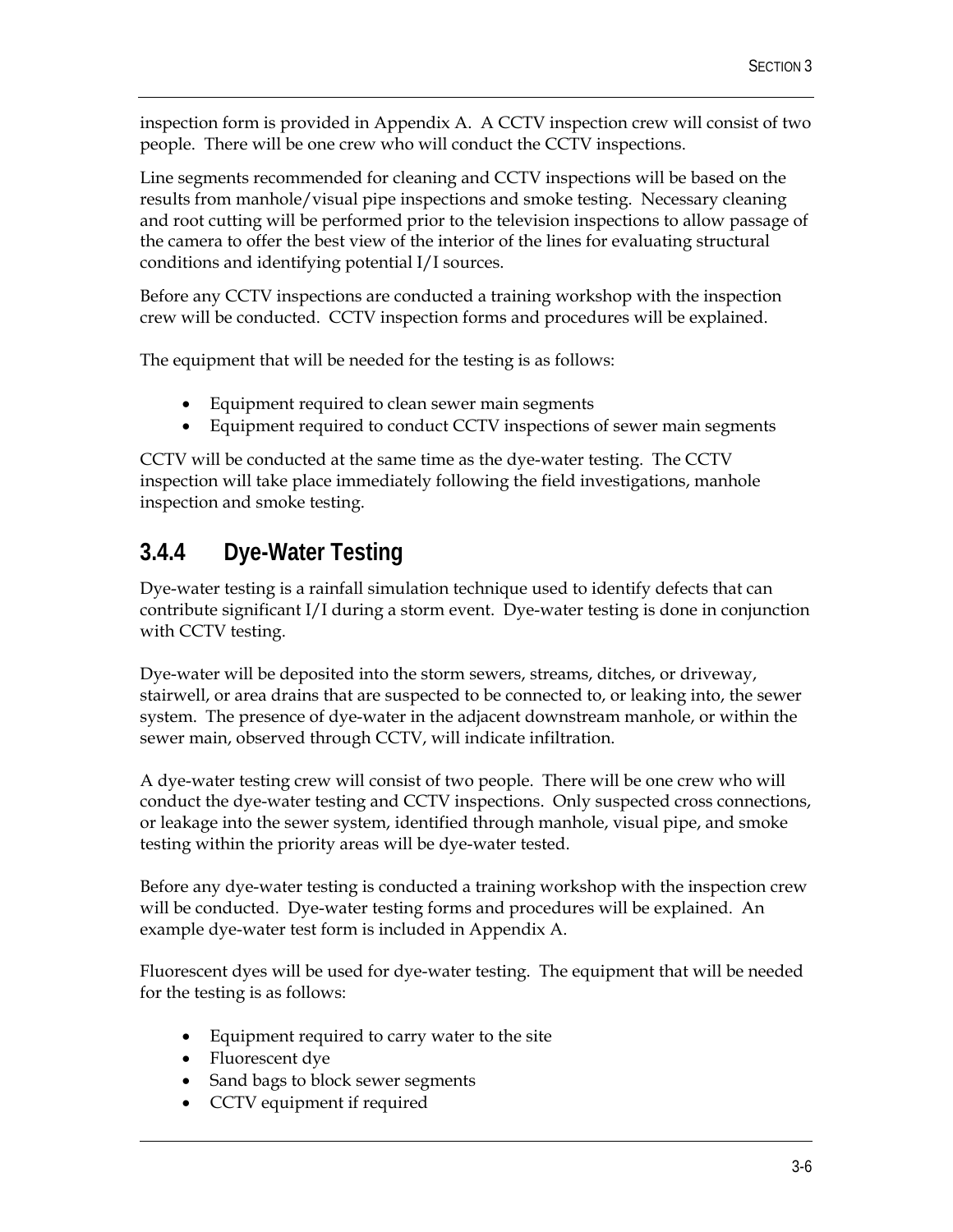- Manhole pick and shovel
- Wrench for bolt down manhole lids
- Flashlight
- Traffic control equipment such as cones, signs, flags, etc.

The dye-water testing will be conducted concurrently with the CCTV inspections.

#### **3.5 Establishing Source Flows and Costs**

Once the field inspections for a priority area have been completed, the data collected will be analyzed to determine how much I/I was identified (in terms of flow rates) and what the associated costs to remove this I/I from the system are. These costs will be used in the cost effective analysis.

Determining the amount of I/I identified, or I/I quantification, is the process of assigning flow rates to individual defects identified and projected from the various field activities. Assigning individual flow rates is an approximation since many of the defects will not actually be observed leaking but will only show evidence of leakage. The flow rates assigned will, therefore, be based on a physical observation of the defect and typical flow rates based on experience. In most cases, classes of defects will be assigned the same rate. For example, all manhole walls rated fair will have the same estimated leakage unless, on an individual basis, there is a reason to assign a higher or lower rate. The sum of all defect flow rates should not exceed the monitored flow values. The quantification of sources will be based on a balance of monitored flows, individual area characteristics, and any other reported flow rates.

Unit flow rates for manhole and pipe defects will be based on estimated leakage rates for "good", "fair", or "poor" conditions as will be reported from the inspections, except those defects that depend on tributary area. Source flows that are determined based on tributary area include ponding at manhole covers or may include indirect or direct cross connections that would have high I/I flow rates. In these cases, the tributary area, depth of ponding, and smoke test intensity will be used to estimate flow rates.

Once all of the defects have been identified, quantified, and grouped, a cost effective analysis will be completed. This cost effective analysis will first determine what sources are the most cost effective to remove and how this cost compares to the cost of transporting and treating the I/I.

A cost for the elimination of each I/I source will be determined. A total correction cost for each group of defects will then be determined. Engineering, administration, and contingency will be added to the total correction costs for each group. The total accumulative cost against the total accumulative flow rate will be plotted on a chart and a curve will be drawn that passes through all points. The cost to transport and treat the I/I against the total flow rate will be plotted on this same chart. These two curves will then be added together and plotted on this same chart as a composite cost curve. The minimum cost along the composite cost curve will be located and a straight line parallel to the cost axis will be drawn until it intersects on the cost curve for rehabilitation. This intersecting point will represent the optimal point for sewer rehabilitation.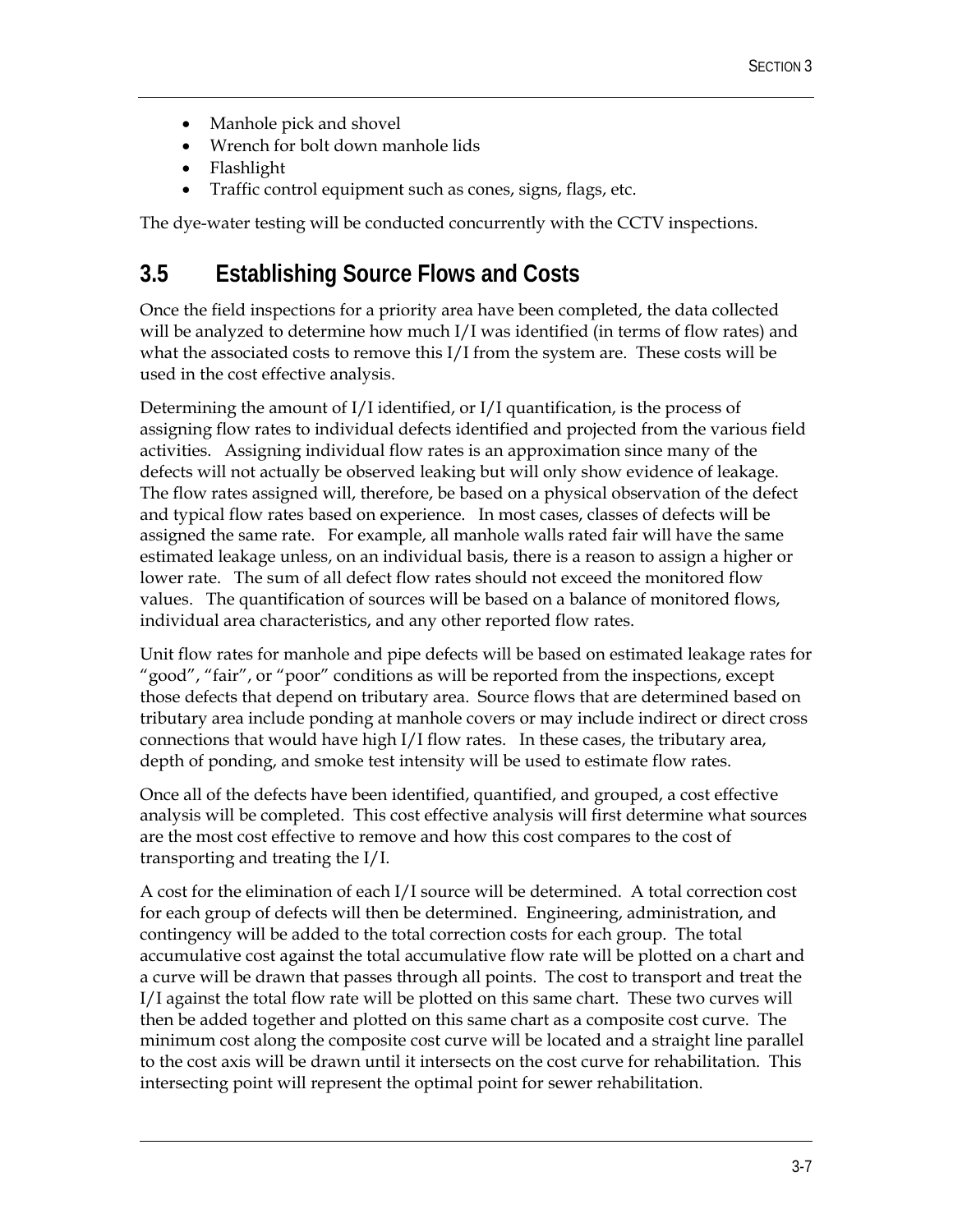The analysis of the collected data and the cost effect analysis will be completed as each field inspection is completed. As each priority area is completed, the data shall be analyzed to allow improvements to begin in one area while another is undergoing field inspection.

#### **3.6 Recommendations and Implementation Plan**

The completed inspections forms, video, and photographs will be incorporated into Microsoft Excel. Through field inspections, it may be found that most of the defects are located on mains of a certain age or within certain areas. These mains can be grouped in Microsoft Excel by these categories to better prioritize rehabilitation efforts. The field inspection forms for all field activities can be integrated into Microsoft Excel. Once the data has been entered into Microsoft Excel, it will be quality controlled to ensure all information was input.

During field inspections, immediate attention items and maintenance items will be identified as work orders or scheduled maintenance. This will help to ensure that these items get repaired in a timely fashion.

A final report for each sewer basin will be provided in a clear and concise format summarizing the findings and recommendations for the field investigations and data analysis. The following information will be included in the reports:

- Executive Summary highlights all tasks performed, conclusions, recommendations, and costs.
- Background Information describes the problem statement, previous studies and rehabilitation work within the study area.
- Sewer Map delineates sub-basins monitoring locations, and sewer sizes.
- Field Data Analysis tabulates the results of the field activities and quantifies  $I/I$ flows per source.
- Recommendations lists the recommended activities for each basin, including cost and finalized implementation schedule.
- Appendix includes a complete bound copy of written inspection forms and a CD containing scanned images of the inspection forms and a digital inspection photos.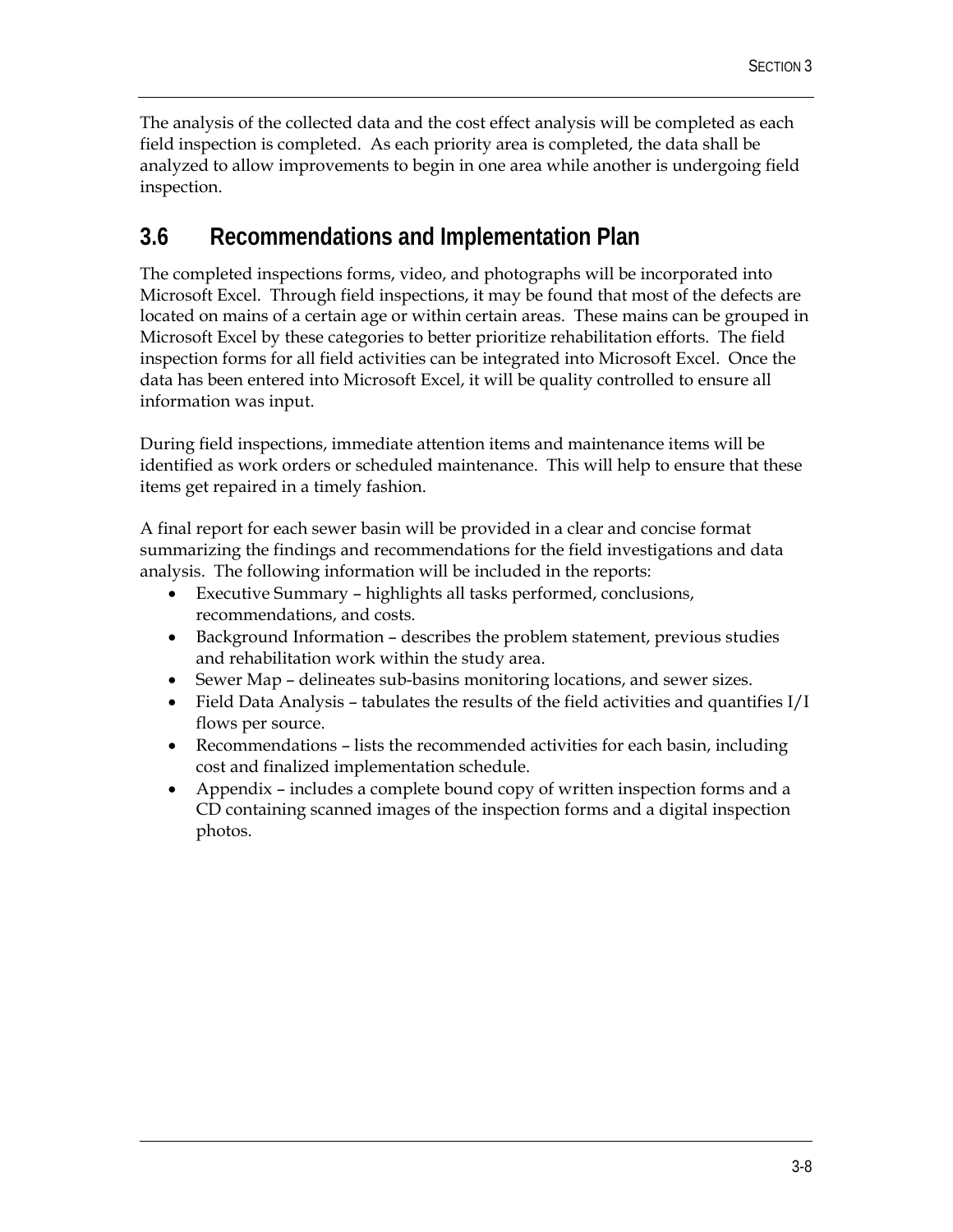## **SECTION 4 I/I REDUCTION**

The I/I Reduction Plan to manage and control peak wastewater flows will consist of public sector I/I reduction/elimination. I/I reductions will be divided into the following categories:

- Priority 1 Cost Effective Rehabilitation
- Priority 2 Structural Rehabilitation
- Preventative Maintenance
- Post-Rehabilitation Flow Monitoring

### **4.1 Priority 1 – Cost Effective Rehabilitation**

Cost-effective rehabilitation is based on recommendations from the SSES and are those repairs that remove I/I and meet the lowest costs as determined by the composite cost curve method described in Section 3.5. Cost effective rehabilitation consists of both manhole and pipeline rehabilitation.

### **4.1.1 Manhole Rehabilitation**

Cost-effective manhole rehabilitation may consist of the following methods which are focused on the top-end of the manhole where higher I/I flows are found:

- Replace Vented Covers Below Grade
- Raise Manhole to Grade
- Replace/Rehabilitate Frame/Seal
- Replace/Rehabilitate Chimney

## **4.1.2 Pipeline Rehabilitation**

Cost-effective pipeline rehabilitation may consist of the following methods which may include immediate structural repairs if discovered during field inspections:

- Point Repairs
- Full Line Replacement
- Full Line Rehabilitation
- Abandon/Realign Pipeline
- Defective Service Tap Rehabilitation
- Disconnecting Direct Storm Connections
- Disconnecting Indirect Storm Connections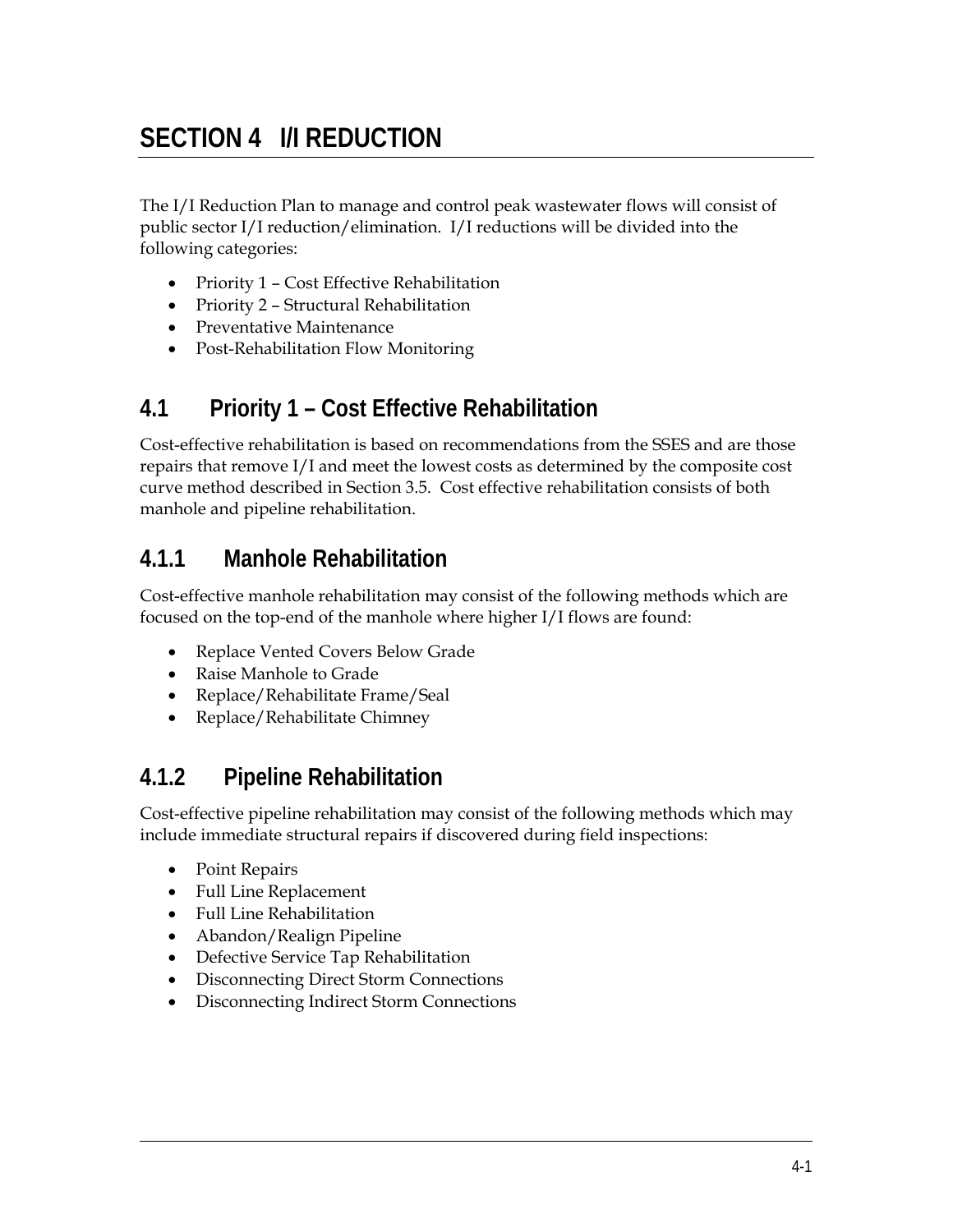## **4.2 Priority 2 – Structural Rehabilitation**

Additional defects that exhibited enough structural deterioration to warrant rehabilitation but may not be classified as cost effective will be recommended for further evaluation and possible repair. Structural rehabilitation also consists of both manhole and pipeline rehabilitation.

## **4.2.1 Manhole Rehabilitation**

Structural manhole rehabilitation may consist of the following methods which may include additional top-end manhole repairs:

- Replace/Rehabilitate Frame Seal
- Replace/Rehabilitate Chimney
- Rehabilitate Cone and Wall
- Rehabilitate Bench and Invert
- Rehabilitate Pipe Seals

## **4.2.2 Pipeline Rehabilitation**

Structural pipeline rehabilitation may consist of the following methods:

- Point Repairs
- Full Line Replacement
- Full Line Rehabilitation
- Abandon/Realign Pipeline

## **4.3 Preventative Maintenance**

The City is currently developing an Inspection and Maintenance Program in accordance with the Municipal Sanitary Sewer Overflow Compliance Inspection Report. This plan will address preventative maintenance and emergency maintenance.

## **4.4 Post-Rehabilitation Flow Monitoring**

Following the rehabilitation of individual study areas, post-rehabilitation flow analysis will be conducted to measure the success of the program. Flow monitoring will be performed in the same locations as were monitored prior to rehabilitation. Flow data will then be compared to pre-rehabilitation flow monitoring. Results will be evaluated to determine the success of the rehabilitation program and whether future rehabilitation methods should be altered.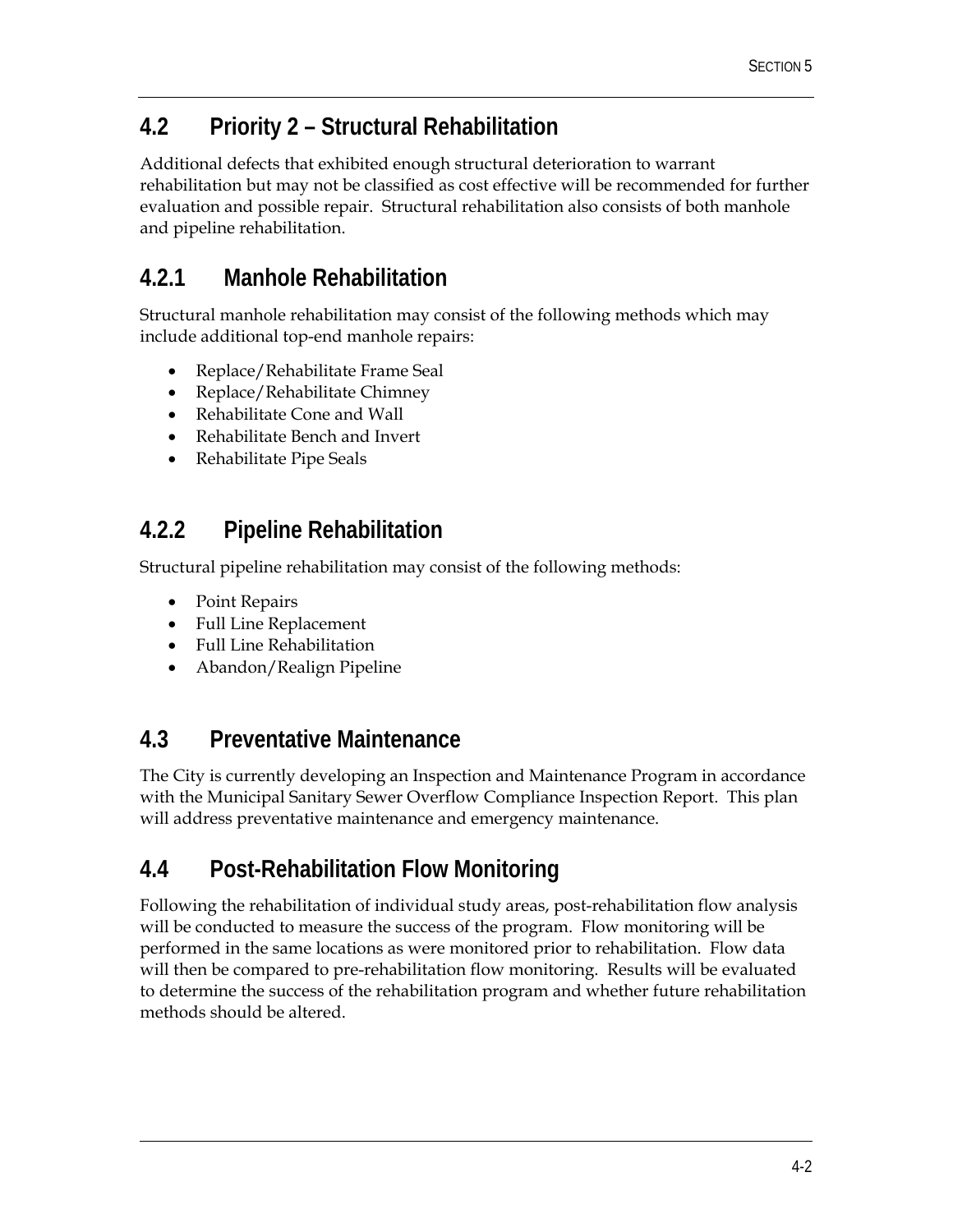A proposed schedule for completion of the SSES and related I/I reduction improvements is presented in Figure 2. Each basin will be studied separately and is divided into five categories: initial flow monitoring; completion of the SSES, including the cost-effective analysis and preparation of the final report; design and bidding of the selected I/I rehabilitation improvements; construction of the selected I/I rehabilitation improvements; and post-rehabilitation flow monitoring.

Manhole inspections cannot be performed when snow cover is on the ground. Smoke testing cannot be performed when the soil surrounding the pipes is saturated or frozen. Smoke testing during windy days can cause the smoke to blow away quickly, making the smoke less accurate to detect. This leaves approximately four to five months of the year in which to perform the inspections. Inspections will only be conducted during working hours, excluding holidays, and weather permitting days. The schedule assumes that field activities can be conducted beginning April 1 of each year followed by data analysis.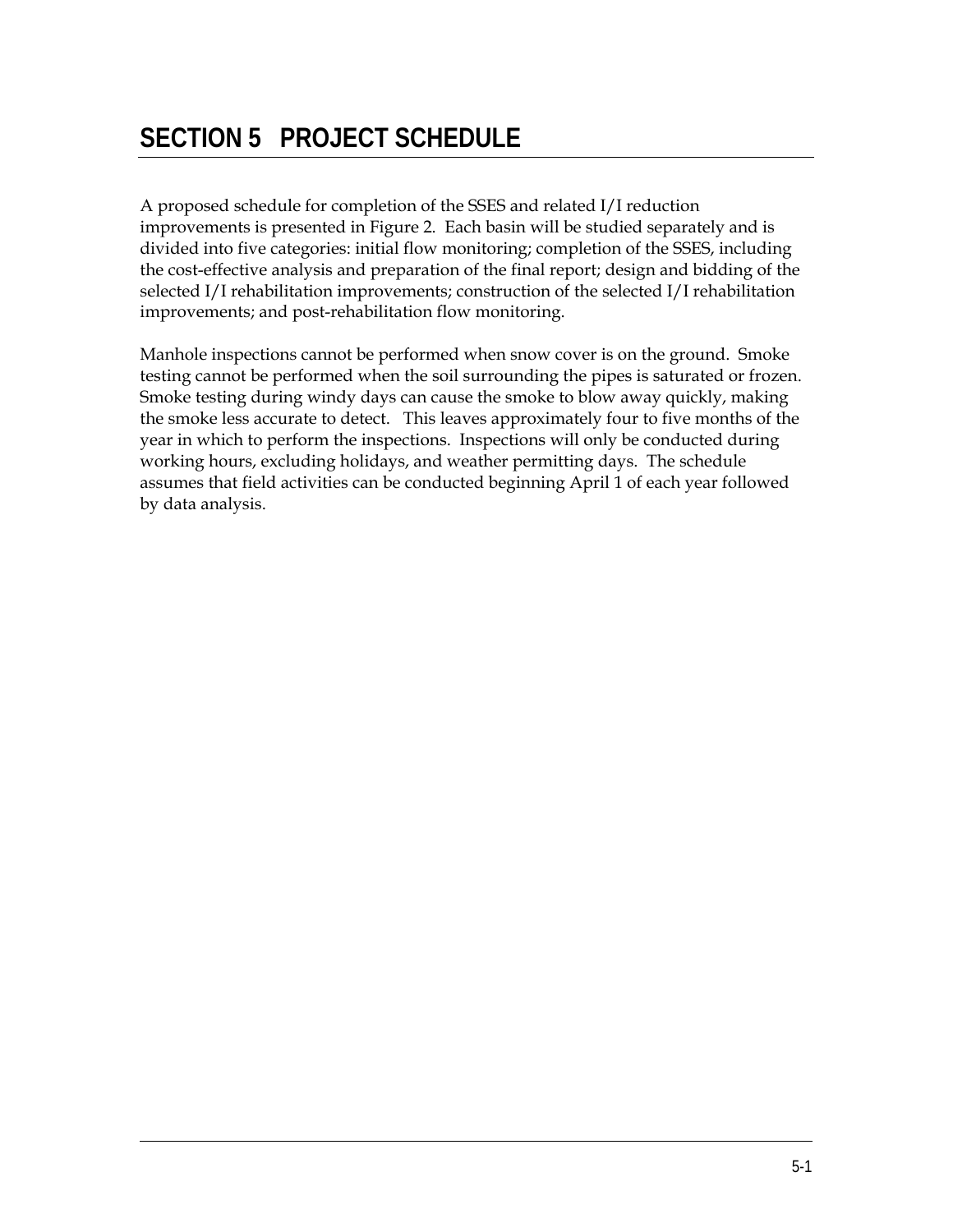

**Figure 2: Proposed Schedule for I/I Assessment and Reduction Activities**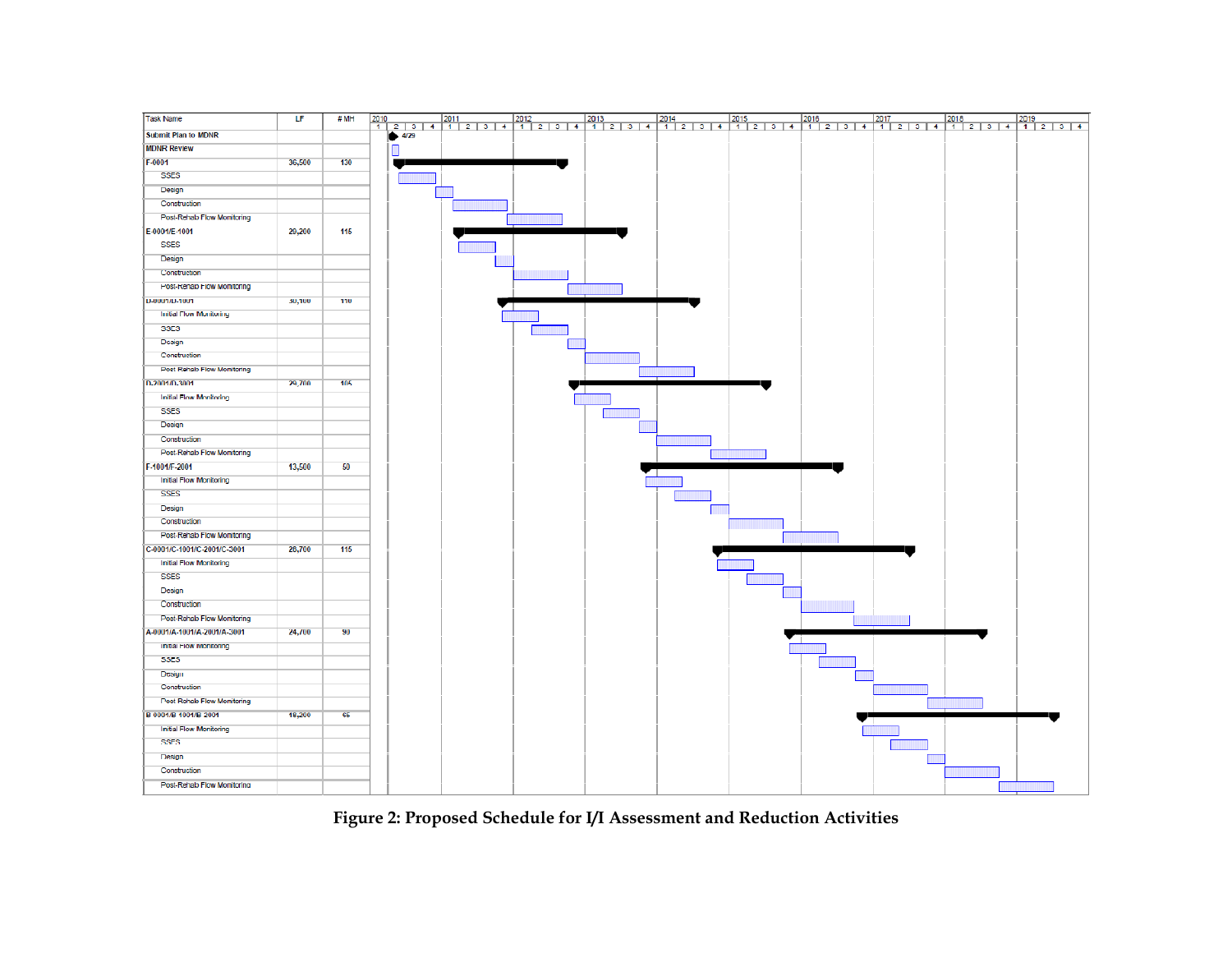Appendix A Field Inspection Forms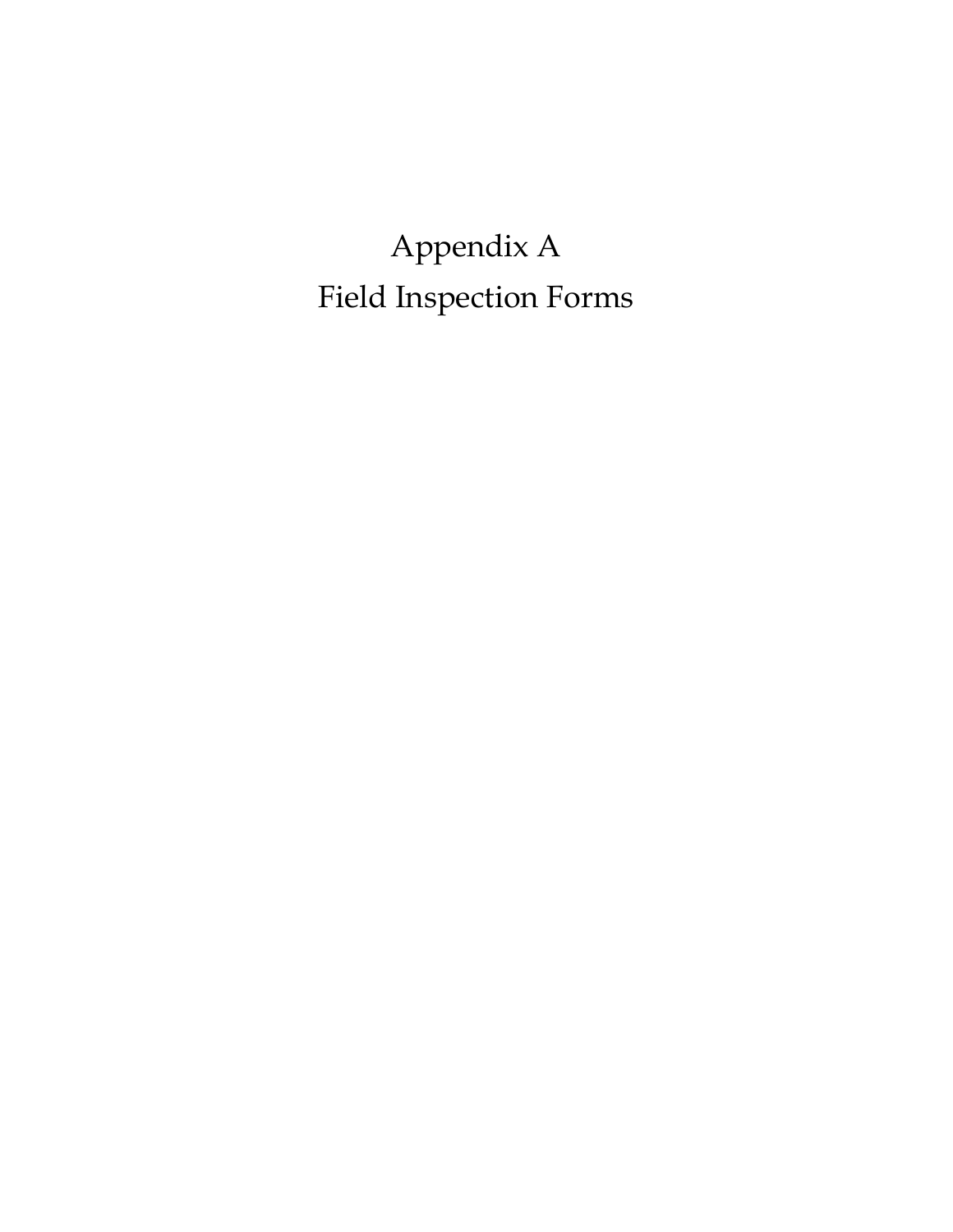| Date: $\frac{\ }{2}$ / $\frac{\ }{2}$                                                                                                                                                                                                                                                                                                                  | <b>MANHOLE INSPECTION</b>                                                                                                                                                                                                                                                                                                                                                                                                                                                     | <b>City of Cameron, Missouri</b>                                                                                      |                           | Project No.                                                                               |
|--------------------------------------------------------------------------------------------------------------------------------------------------------------------------------------------------------------------------------------------------------------------------------------------------------------------------------------------------------|-------------------------------------------------------------------------------------------------------------------------------------------------------------------------------------------------------------------------------------------------------------------------------------------------------------------------------------------------------------------------------------------------------------------------------------------------------------------------------|-----------------------------------------------------------------------------------------------------------------------|---------------------------|-------------------------------------------------------------------------------------------|
| <b>Manhole No.</b> (                                                                                                                                                                                                                                                                                                                                   |                                                                                                                                                                                                                                                                                                                                                                                                                                                                               |                                                                                                                       |                           | $1 = \text{None}$ , $2 = \text{Light Rain}$ , $3 = \text{Heavy Rain}$ , $4 = \text{Show}$ |
|                                                                                                                                                                                                                                                                                                                                                        |                                                                                                                                                                                                                                                                                                                                                                                                                                                                               |                                                                                                                       | <b>Ground Conditions:</b> | $1 = Dry, 2 = Damp, 3 = Wet, 4 = Standing Water$                                          |
| o Inspected                                                                                                                                                                                                                                                                                                                                            |                                                                                                                                                                                                                                                                                                                                                                                                                                                                               | <b>Type Condition I/I (gpm)</b> General Obs.                                                                          |                           | <b>Comments</b>                                                                           |
| <b>Reason Not Inspected:</b>                                                                                                                                                                                                                                                                                                                           | a. Diameter: $\_\_\_\_\_\_\_\_\$ (in.)                                                                                                                                                                                                                                                                                                                                                                                                                                        | <u> 1989 - John Harry Harry Harry Harry Harry Harry Harry Harry Harry Harry Harry Harry Harry Harry Harry Harry H</u> |                           |                                                                                           |
| $1 = C.N.L.$<br>$6 =$ Sealed Lid<br>$2 = D.N.E.$<br>$7 = \text{Traffic}$<br>$3 =$ Buried<br>$8 = \text{Dog}$<br>$4 = \text{Haz/Atmos.}$<br>$9$ = Other                                                                                                                                                                                                 | b. Thickness: $\_\_\_\_\_\_\_\_\_\$ (in.)<br>c. Type Code: $\_\_\_\_\_\_\_\_\_\_\_\_\_\_\_\_\_\_$<br>1=Light Duty, 2=Heavy Duty<br>3=Bolt Down, 4=Locking                                                                                                                                                                                                                                                                                                                     | MH Area Photo                                                                                                         |                           | MH Photo Topside (N)                                                                      |
| $5 =$ Unsafe                                                                                                                                                                                                                                                                                                                                           | d. o Vented Cover                                                                                                                                                                                                                                                                                                                                                                                                                                                             | MH Defect Photo                                                                                                       |                           | MH Defect Photo                                                                           |
| Location Code: _________                                                                                                                                                                                                                                                                                                                               | e. No. of Vents: $\_\_$                                                                                                                                                                                                                                                                                                                                                                                                                                                       | MH Defect Photo                                                                                                       |                           | MH Defect Photo                                                                           |
| $1 = \text{Paved Street}$<br>$6 = Sidewalk$<br>$2 =$ Unpaved Street $7 =$ Parking Lot<br>$3 = \text{Paved}$<br>$8 =$ Backyard<br>Intersection<br>$9 =$ Ditch<br>$4 =$ Unpaved<br>$10 =$ Curb/Gutter                                                                                                                                                    | f. Vent Dia.: $\qquad \qquad (in.)$                                                                                                                                                                                                                                                                                                                                                                                                                                           | Type Condition I/I (gpm) General Obs.                                                                                 |                           | <b>Comments</b>                                                                           |
| Intersection<br>$11$ = Easement<br>$5 =$ Alley<br>$12$ = Private<br>Residence                                                                                                                                                                                                                                                                          | b. Outside Dia.: $\qquad \qquad (in.)$                                                                                                                                                                                                                                                                                                                                                                                                                                        |                                                                                                                       |                           |                                                                                           |
| Manhole Diameter: (ft.)<br>(f <sub>t</sub> )                                                                                                                                                                                                                                                                                                           | c. Dwell: $\qquad \qquad \bullet$ (in.)<br>d. Height: $\_\_\_\_\_\_\_\_\$ (in.)                                                                                                                                                                                                                                                                                                                                                                                               |                                                                                                                       |                           |                                                                                           |
| o Subject to Ponding                                                                                                                                                                                                                                                                                                                                   |                                                                                                                                                                                                                                                                                                                                                                                                                                                                               |                                                                                                                       |                           |                                                                                           |
| Tributary Area: _______ (sq. ft.)                                                                                                                                                                                                                                                                                                                      |                                                                                                                                                                                                                                                                                                                                                                                                                                                                               |                                                                                                                       |                           |                                                                                           |
| Grade Elevation Code: ______                                                                                                                                                                                                                                                                                                                           |                                                                                                                                                                                                                                                                                                                                                                                                                                                                               |                                                                                                                       |                           |                                                                                           |
| $1 = Even$                                                                                                                                                                                                                                                                                                                                             |                                                                                                                                                                                                                                                                                                                                                                                                                                                                               |                                                                                                                       |                           |                                                                                           |
| $2 =$ Above ________ (in.) no decimal<br>$3 = \text{Below } \_\_\_\_\$ (in.) no decimal                                                                                                                                                                                                                                                                | a. No. Missing: $\frac{1}{\sqrt{1-\frac{1}{\sqrt{1-\frac{1}{\sqrt{1-\frac{1}{\sqrt{1-\frac{1}{\sqrt{1-\frac{1}{\sqrt{1-\frac{1}{\sqrt{1-\frac{1}{\sqrt{1-\frac{1}{\sqrt{1-\frac{1}{\sqrt{1-\frac{1}{\sqrt{1-\frac{1}{\sqrt{1-\frac{1}{\sqrt{1-\frac{1}{\sqrt{1-\frac{1}{\sqrt{1-\frac{1}{\sqrt{1-\frac{1}{\sqrt{1-\frac{1}{\sqrt{1-\frac{1}{\sqrt{1-\frac{1}{\sqrt{1-\frac{1}{\sqrt{1-\frac{1}{\sqrt{1-\frac{1}{\$<br>Pipe Seal: Condition I/I (gpm)<br>Seal #1. G F P ______ |                                                                                                                       |                           |                                                                                           |
| <b>Structure Type Codes:</b><br>$1 =$ Brick $9 =$ PVC<br>$2 = Precast$<br>$10 =$ PVC-coated<br>$3 = Block$ $11 = Rebar$<br>$4 = Clay$ Pipe<br>$12 = \text{None}$<br>$5$ = Concrete Pipe 13 = Bitumastic<br>$6 =$ Poured<br>$14 =$ Grout<br>$7 =$ Rehab Coating $15 =$ Other<br>$8 =$ Cast Iron<br>See Attachment "A" for General<br>Observation Codes. | Seal #2. G F P ______<br>Seal #3. G F P ______<br>G F P ____<br>Seal #4.<br>$G \ F \ P \ \ \_\$<br>Seal #5.<br>Seal #6.<br>$G \ F \ P \ \_$<br>o Evidence of Surcharge<br>Surcharge Depth: _____________ (ft.)                                                                                                                                                                                                                                                                |                                                                                                                       |                           | 1999 © Wade & Associates, Inc.                                                            |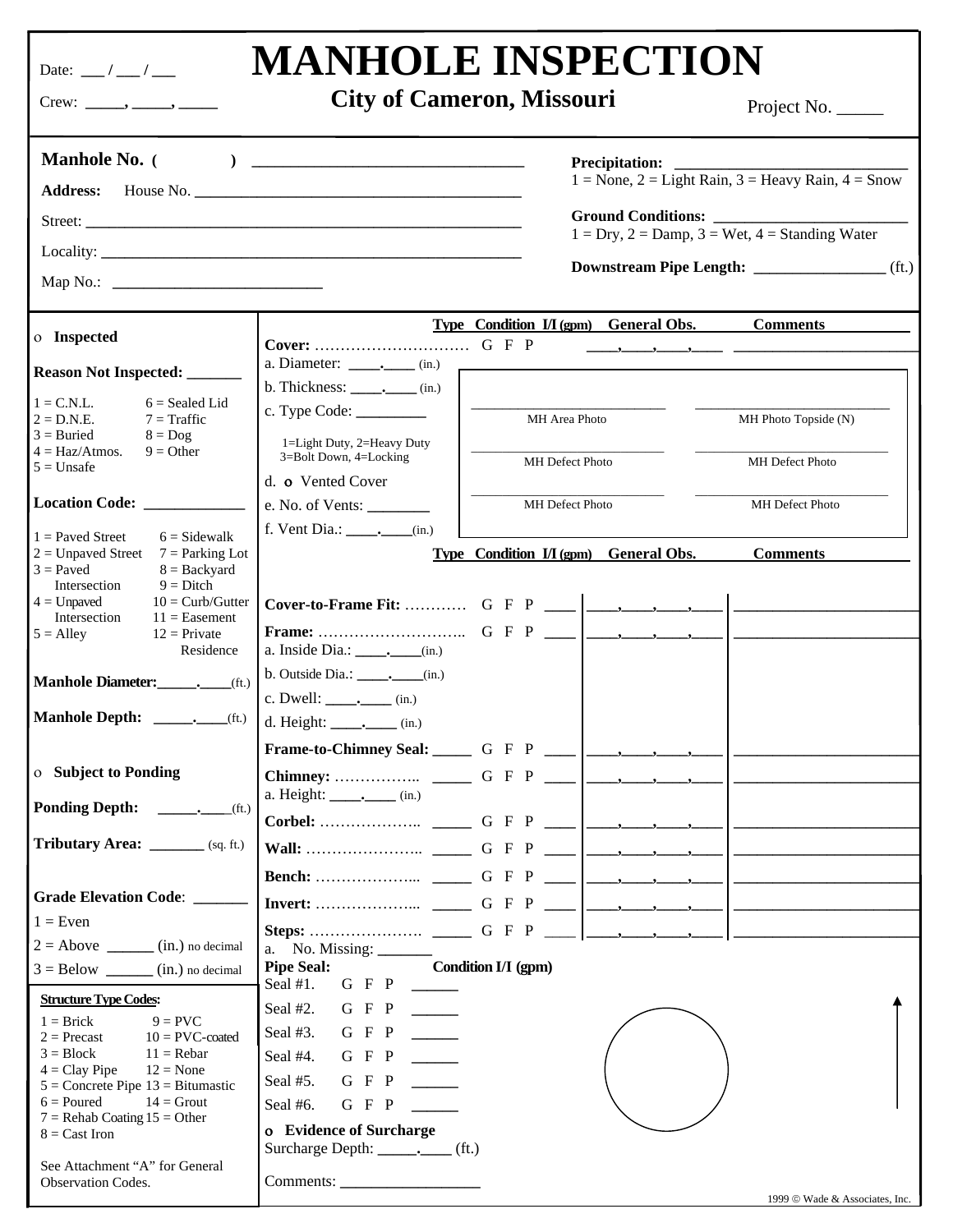## **MANHOLE INSPECTION ATTACHMENT "A" GENERAL OBSERVATION**

## **Observation Codes**

- 1. Needs immediate attention
- 2. Collapsed
- 3. Structurally unsound
- 4. Surcharged: unable to inspect
- 5. I/I staining: not active
- 6. Cracks: minor
- 7. Cracks: moderate
- 8. Cracks: major
- 9. Root intrusion: minor
- 10. Root intrusion: moderate
- 11. Root intrusion: major
- 12. Broken
- 13. Missing
- 14. Deteriorated
- 15. Missing Bitumastic Seal
- 16. Offset
- 17. Missing/broken bolts on cover
- 18. Cover in bottom of manhole
- 19. Cover insert: good condition
- 20. Cover insert: poor condition
- 21. Cover gasket: good condition
- 22. Cover gasket: poor condition
- 23. Vent holes plugged
- 24. Cover sealed with asphalt
- 25. Cover sealed with sealing compound
- 26. Cretex boot: good condition
- 27. Cretex boot: poor condition
- 28. Missing grout/mortar
- 29. Missing bricks/blocks
- 30. Leaking joints
- 31. Leak around step
- 32. Leak at lift-hole
- 33. Minors chat
- 34. Previous rehabilitation coating
- 35. Previous partial replacement
- 36. Previous structural lining
- 37. Bench-to-wall seal: fair condition
- 38. Bench-to-wall seal: poor condition
- 39. Raised bench
- 40. Depressed bench
- 41. Bench-to-invert seal: fair condition
- 42. Bench-to-invert seal: poor condition
- 43. Deposition: silt
- 44. Deposition: sludge
- 45. Deposition: debris
- 46. Notched
- 47. Located in asphalt pavement surface
- 48. Located in concrete pavement surface
- 49. Flat bench
- 50. Moderate honeycomb
- 51. Severe honeycomb
- 52. Mineral deposit
- 53. Groundwater
- 54. Unexposed invert
- 55. Flattop

## **Recommendation Codes**

- 81. Expose Invert
- 82. Reshape Invert
- 83. Chimney Rehabilitation
- 84. Seal Precast Joints
- 85. Plug Lift Holes/Plug Holes
- 86. Grade Adjustment
- 87. Replace Steps
- 88. Coat Pipe Seal
- 89. Grout Pipe Seal
- 90. Complete Manhole Replacement
- 91. Replace Bench and Trough
- 92. Bench and Trough Rehabilitation
- 93. Wall Rehabilitation
- 94. Corbel Replacement
- 95. Corbel Rehabilitation
- 96. Replace Frame Seal/Chimney
- 97. Replace Cover/Frame/Frame Seal/Chimney
- 98. Replace Frame Seal Only
- 99. Replace Cover/Frame/Frame Seal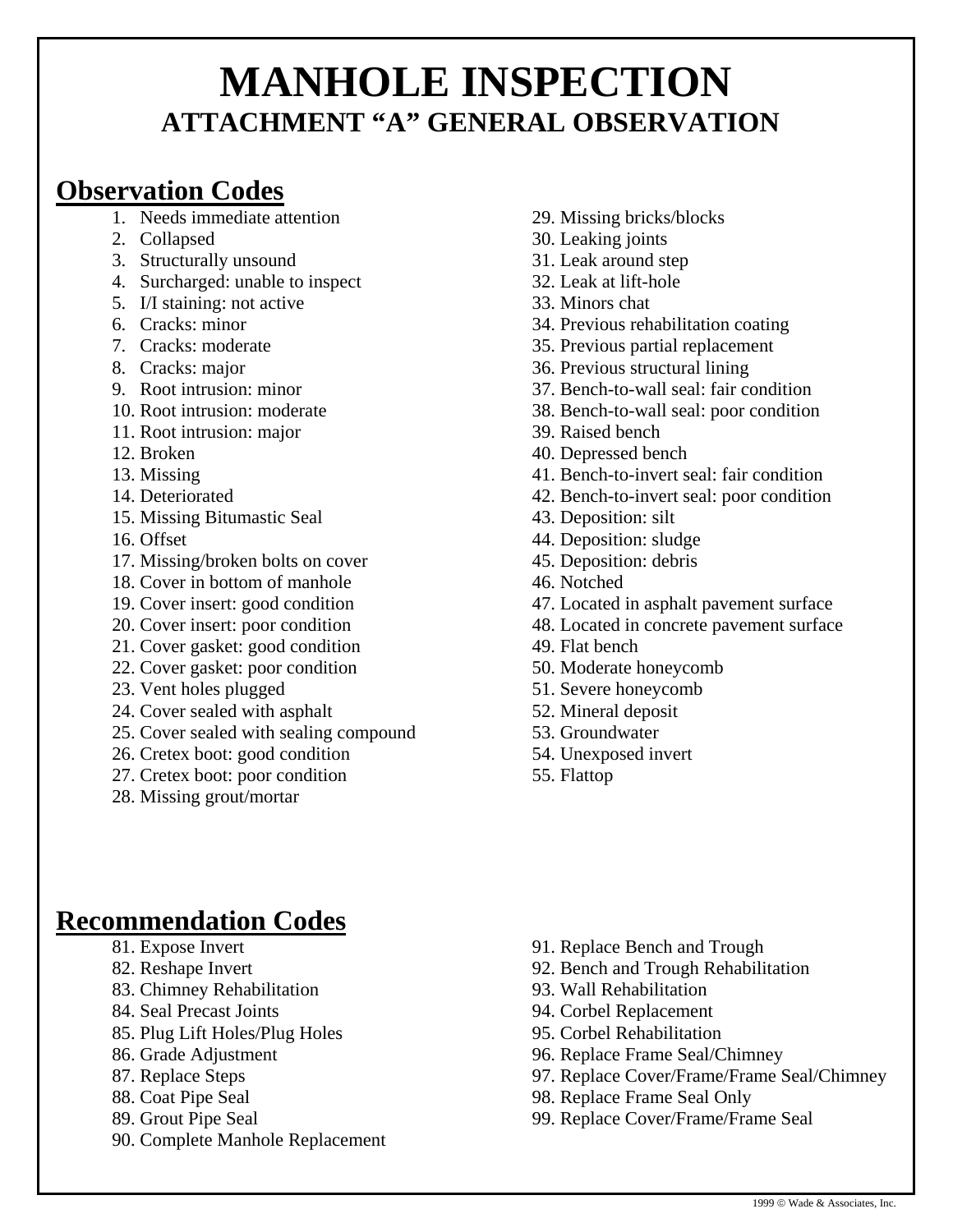## **VISUAL PIPE INSPECTION**

## **City of Cameron, Missouri**

Date: \_\_\_\_\_\_\_\_ / \_\_\_\_\_\_\_ / \_\_\_\_\_\_\_\_ **Project No.\_\_\_\_** 

|                                                                                                                  | <b>Observation Manhole No.</b> (       |                   |                            |                               |                       |                   |                             |                   |                                        |                   |
|------------------------------------------------------------------------------------------------------------------|----------------------------------------|-------------------|----------------------------|-------------------------------|-----------------------|-------------------|-----------------------------|-------------------|----------------------------------------|-------------------|
| <b>Lamping Direction</b>                                                                                         | <b>DS #1</b>                           |                   | <b>US#2</b><br><b>US#3</b> |                               |                       | <b>US#4</b>       |                             | <b>US#5</b>       |                                        |                   |
| <b>To Manhole:</b>                                                                                               |                                        |                   | €                          | $\lambda$                     |                       | $\mathcal{L}$     |                             |                   |                                        |                   |
| <b>Service</b>                                                                                                   | $\bullet$                              |                   |                            | $\bullet$                     |                       | $\bullet$         | $\bullet$                   |                   |                                        | $\bullet$         |
| <b>Rim-To-Invert Elevation</b>                                                                                   |                                        |                   |                            |                               |                       |                   |                             |                   |                                        |                   |
| (nearest tenth of a foot)                                                                                        |                                        |                   |                            |                               |                       |                   |                             |                   |                                        |                   |
| <b>Drop</b>                                                                                                      |                                        |                   |                            |                               |                       |                   |                             |                   |                                        |                   |
| <b>Drop Type:</b><br>1=Const. Ext.; 2=Const. Int.<br>3=Not Constructed                                           |                                        |                   |                            |                               |                       |                   |                             |                   |                                        |                   |
| <b>Pipe Diameter:</b><br>(dia. in inches - no decimals)                                                          |                                        |                   |                            |                               |                       |                   |                             |                   |                                        |                   |
| <b>Type of Pipe:</b><br>$1=VCP$ $4=RCP$ $7=OBG$<br>$2=$ PVC $5=$ CMP $8=$ Other<br>$3 = DIP$ 6=CIP<br>$9 = Thus$ |                                        |                   |                            |                               |                       |                   |                             |                   |                                        |                   |
| <b>Pipe Shape:</b><br>$1 = Circular$<br>3=Elliptic<br>2=Rectangular 4=Other                                      |                                        |                   |                            |                               |                       |                   |                             |                   |                                        |                   |
| Depth of Flow: (in.)                                                                                             |                                        |                   |                            |                               |                       |                   |                             |                   |                                        |                   |
| Velocity of Flow: (ft/sec.)                                                                                      |                                        |                   |                            |                               |                       |                   |                             |                   |                                        |                   |
| Roots:<br>$1 = Light$<br>2=Medium 3=Heavy                                                                        | $\omega$                               | (f <sup>t</sup> ) | @                          | (f <sub>t</sub> )             | @                     | (f <sub>t</sub> ) | @                           | (f <sub>t</sub> ) | $^\text{\textregistered}$              | (f <sup>t</sup> ) |
| Deposition:<br>1=Medium 2=Heavy                                                                                  |                                        |                   |                            |                               |                       |                   |                             |                   |                                        |                   |
| <b>Grease</b>                                                                                                    | $\bullet$<br>$@{\fbox{2.5in}}$         | (f <sup>t</sup> ) | $\bullet$                  | $\omega$<br>(f <sup>t</sup> ) | $\bullet$             | (f <sup>t</sup> ) | $\bullet$ $\omega$          | (f <sup>t</sup> ) | $\bullet$ $\omega$                     | (f <sup>t</sup> ) |
| <b>Mineral Deposit</b>                                                                                           |                                        | (f <sup>t</sup> ) | $\bullet$                  | (f <sup>t</sup> )             | $\bullet$             | (f <sup>t</sup> ) | $\circledcirc$<br>$\bullet$ | (f <sup>t</sup> ) |                                        | (f <sup>t</sup> ) |
| <b>Longitudinal Cracks</b>                                                                                       | $\bullet$<br>$^{\copyright}$           | (f <sup>t</sup> ) | @<br>$\bullet$             | $({\bf ft})$                  | $\bullet$             | $({\bf ft})$      | $\bullet$                   | (f <sup>t</sup> ) | $\bullet$                              | (f <sup>t</sup> ) |
| <b>Circular Cracks</b>                                                                                           | $\bullet$<br>$\omega$                  | (f <sup>t</sup> ) | $\bullet$                  | (f <sup>t</sup> )             | $\bullet$             | (f <sup>t</sup> ) | $\bullet$ $\omega$          | (f <sup>t</sup> ) |                                        | (f <sup>t</sup> ) |
| <b>Broken Pipe</b>                                                                                               | $\omega$                               | (f <sup>t</sup> ) | $\bullet$                  | (f <sup>t</sup> )<br>$\omega$ | $\omega$<br>$\bullet$ | (f <sup>t</sup> ) | $\bullet$ $\omega$          | (f <sup>t</sup> ) | $\omega$<br>$\bullet$                  | (f <sup>t</sup> ) |
| <b>Collapsed Pipe</b>                                                                                            | $^\text{\textregistered}$              | (f <sup>t</sup> ) | $\mathcal Q$               | (f <sup>t</sup> )             | $\omega$              | (f <sup>t</sup> ) | $^\text{\textregistered}$   | (f <sup>t</sup> ) | $^\text{\textregistered}$              | (f <sup>t</sup> ) |
| <b>Joint Infiltration</b>                                                                                        | $^{\copyright}$                        | (f <sup>t</sup> ) | $\omega$                   | (f(t))                        | $\bullet$ @           | ft)               | $\bullet$ $\omega$          | (f <sup>t</sup> ) | $\bullet$ @                            | $({\bf ft})$      |
| <b>Offset Joint:</b>                                                                                             |                                        |                   |                            |                               |                       |                   |                             |                   |                                        |                   |
| 1=Minor 3=Severe<br>2=Moderate                                                                                   | $^{\copyright}$                        | (f <sub>t</sub> ) | $^\text{\textregistered}$  | (f <sub>t</sub> )             | @                     | (f <sup>t</sup> ) | <b>@</b>                    | (f <sub>t</sub> ) | $^\text{\textregistered}$              | (f <sup>t</sup> ) |
| <b>Protruding Tap</b>                                                                                            | @<br>$\bullet$                         | (f <sub>t</sub> ) | @<br>$\bullet$             | (f <sup>t</sup> )             | $\omega$<br>$\bullet$ | (f <sup>t</sup> ) | @<br>$\bullet$              | (f <sup>t</sup> ) | $^\text{\textregistered}$<br>$\bullet$ | (f <sup>t</sup> ) |
| <b>Line Grade Poor</b>                                                                                           | @                                      | (f <sup>t</sup> ) | $\omega$                   | (f <sup>t</sup> )             | $\omega$<br>$\bullet$ | (f <sup>t</sup> ) | $\omega$<br>$\bullet$       | (f <sup>t</sup> ) | $\omega$                               | (f <sup>t</sup> ) |
| <b>Abandoned</b>                                                                                                 | $^{\,a}$                               | (f <sup>t</sup> ) | $^{\,a}$<br>$\bullet$      | (f <sup>t</sup> )             | $\omega$              | (f <sup>t</sup> ) | $\omega$<br>$\bullet$       | (f <sup>t</sup> ) | $^{\copyright}$<br>$\bullet$           | (f <sup>t</sup> ) |
| <b>Permanent Plug</b>                                                                                            | $^\text{\textregistered}$<br>$\bullet$ | (f <sup>t</sup> ) | @<br>$\bullet$             | (f <sub>t</sub> )             | $\omega$<br>$\bullet$ | (f <sup>t</sup> ) | $\bullet$ @                 | (f <sub>t</sub> ) | $\bullet$ @                            | (f <sup>t</sup> ) |
| <b>Estimated Observed Length</b>                                                                                 |                                        | (f <sup>t</sup> ) |                            | (f <sup>t</sup> )             |                       | (f <sub>t</sub> ) |                             | (f <sup>t</sup> ) |                                        | (f <sup>t</sup> ) |
| Photo Identification Nos.                                                                                        |                                        |                   |                            |                               |                       |                   |                             |                   |                                        |                   |
| Comments:                                                                                                        |                                        |                   |                            |                               |                       |                   |                             |                   |                                        |                   |
|                                                                                                                  |                                        |                   |                            |                               |                       |                   |                             |                   |                                        |                   |
|                                                                                                                  |                                        |                   |                            |                               |                       |                   |                             |                   |                                        |                   |
|                                                                                                                  |                                        |                   |                            |                               |                       |                   |                             |                   |                                        |                   |

 $1999 \otimes$  Wade & Associates, Inc.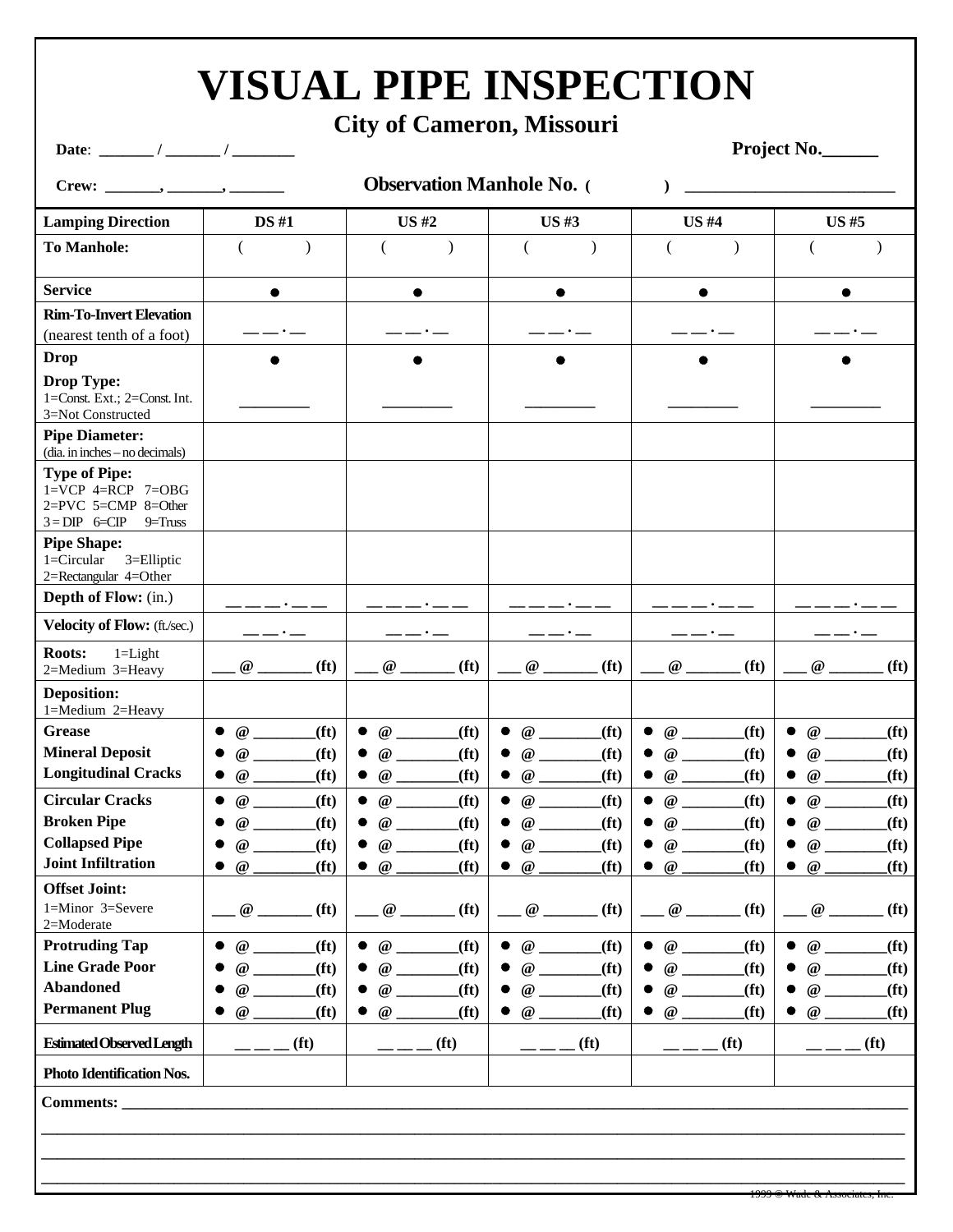| Date: |  |  |
|-------|--|--|

Crew:

## **SMOKE TESTING**

Project No.

**City of Cameron, Missouri** 

Sub-Basin **\_\_\_\_\_\_\_\_\_\_\_\_** 

|                                                                                                                                                                                                                                                              |                                                               | To (                                             |                                                                              |                                                                                                                                                                                                                                         |  |
|--------------------------------------------------------------------------------------------------------------------------------------------------------------------------------------------------------------------------------------------------------------|---------------------------------------------------------------|--------------------------------------------------|------------------------------------------------------------------------------|-----------------------------------------------------------------------------------------------------------------------------------------------------------------------------------------------------------------------------------------|--|
| <b>Line Segment:</b> (<br>$\mathcal{L}$                                                                                                                                                                                                                      | <b>Upstream</b>                                               |                                                  |                                                                              | <b>Downstream</b>                                                                                                                                                                                                                       |  |
| $1 = 110-90^{\circ}, 2 = 90-80^{\circ}, 3 = 80-70^{\circ}, 4 = 70^{\circ}$ -below<br><b>Ground Conditions:</b><br>$1 = \text{dry}, 2 = \text{moist}, 3 = \text{wet}, 4 = \text{saturated}$<br>$1 = dry$ , $2 = drizzle$ , $3 = rain$<br>Last Rain Event: /// |                                                               |                                                  |                                                                              | <b>Status Code:</b><br>$1 = C.N.L.$<br>$4$ =Line too long<br>5=Diameter too large<br>$2=D.N.E.$<br>3=Buried<br>6=Complete<br><b>Measure Code:</b><br>1=Scaled from Map 4=Total Station<br>2=Walking Wheel 5=Estimated<br>3=Tape Measure |  |
|                                                                                                                                                                                                                                                              |                                                               | <b>PART A: PRIVATE SECTOR</b>                    |                                                                              |                                                                                                                                                                                                                                         |  |
| Smoke Bldg.<br>Defect Defect<br>No.<br>Address<br>No.<br>A<br>B                                                                                                                                                                                              | Optional:<br>Defect i<br>Type                                 | Footage Offset Offset<br>(0=DS MH) (L/R) Footage | Smoke<br>Intensity                                                           | Photo ID                                                                                                                                                                                                                                |  |
| $\mathbf C$<br>D<br>E<br>F                                                                                                                                                                                                                                   |                                                               |                                                  |                                                                              |                                                                                                                                                                                                                                         |  |
| G<br>H<br>L                                                                                                                                                                                                                                                  |                                                               |                                                  |                                                                              |                                                                                                                                                                                                                                         |  |
| J<br><b>Defect Type:</b><br>$1 =$ Downspout<br>$4 =$ Stairwell Drain<br>$2 =$ Uncapped Cleanout<br>$5 =$ Foundation Drain<br>$3 = Driveway Drain$<br>$6 = Area Drain$                                                                                        | $7 =$ Service Lateral<br>$8 =$ Window Well                    | $9 =$ Plumbing Defect                            | <b>Smoke Intensity:</b><br>$1 = Light$<br>$2 = \text{Median}$<br>$3 =$ Heavy |                                                                                                                                                                                                                                         |  |
|                                                                                                                                                                                                                                                              |                                                               | <b>PART B: PUBLIC SECTOR</b>                     |                                                                              |                                                                                                                                                                                                                                         |  |
| Optional:<br>Defect Defect Footage<br>Offset<br>Offset<br>$(0=DSMH)$ $(L/R)$<br>No.<br>Footage<br>Type<br>S<br>Т<br>U                                                                                                                                        | Smoke<br>Intensity                                            | Photo ID                                         | Comments                                                                     |                                                                                                                                                                                                                                         |  |
| V<br>W<br>$\mathbf X$<br>Y                                                                                                                                                                                                                                   |                                                               |                                                  |                                                                              |                                                                                                                                                                                                                                         |  |
| Z<br>Defect Type:<br>$1 = Curb$ Inlet<br>5=Manhole Defect<br>2=Area Drain<br>6=Drainage Crossing<br>3=Line Defect<br>7=Water Valve<br>4=Indirect Storm<br>8=Direct Storm                                                                                     | <b>Smoke Intensity:</b><br>$1 =$ Light<br>2=Medium<br>3=Heavy |                                                  |                                                                              |                                                                                                                                                                                                                                         |  |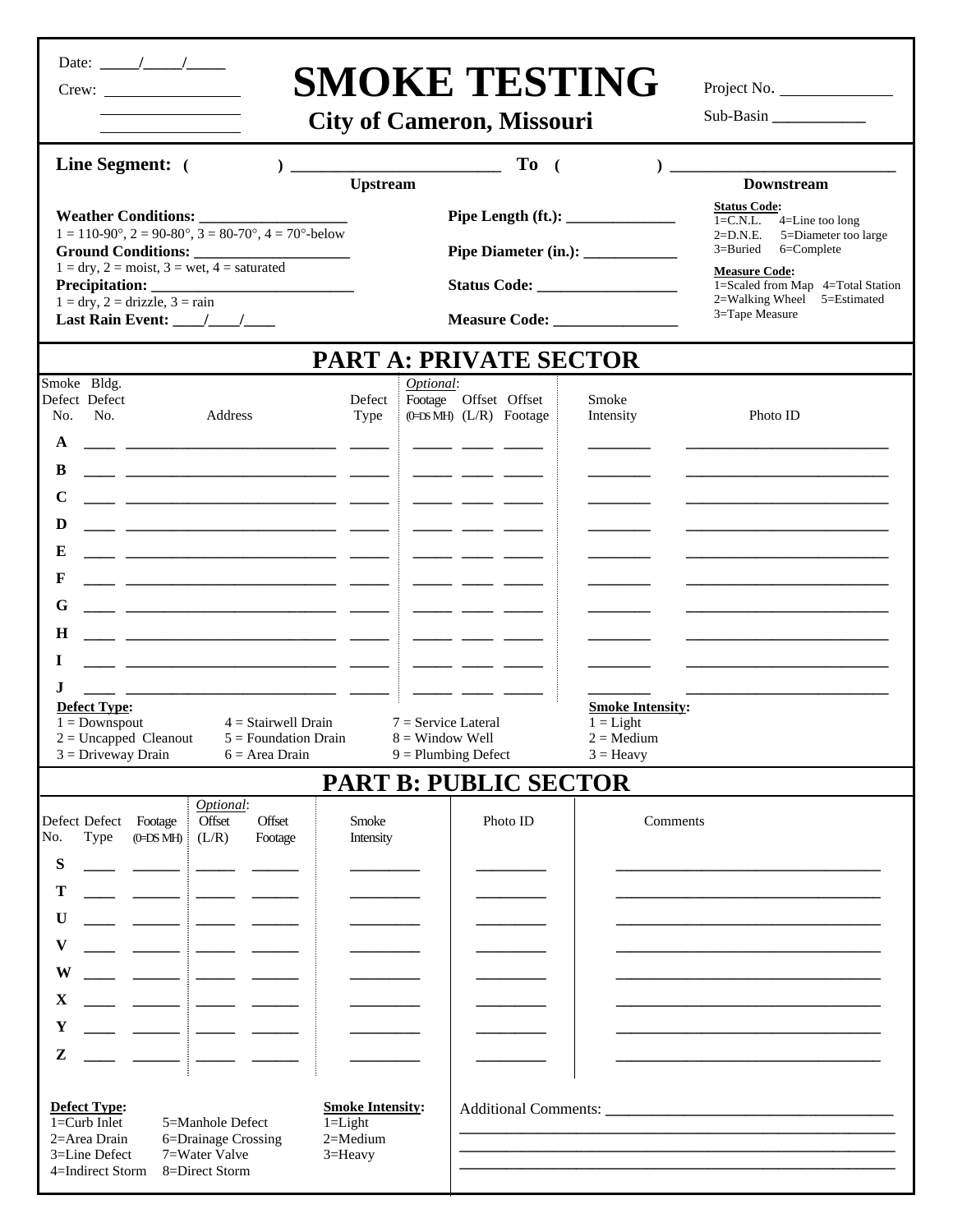## TELEVISION INSPECTION

|                                                                                                                                                                                                                                                         |                                         | <b>City of Cameron, MO</b>                                                                            |                                         | Project No:<br><b>Priority Area:</b> |  |
|---------------------------------------------------------------------------------------------------------------------------------------------------------------------------------------------------------------------------------------------------------|-----------------------------------------|-------------------------------------------------------------------------------------------------------|-----------------------------------------|--------------------------------------|--|
| Line Segment: (<br>Location: <u>the contract of the contract of the contract of the contract of the contract of the contract of the contract of the contract of the contract of the contract of the contract of the contract of the contract of the</u> |                                         | ) ___________________________<br>Upstream<br>1=vcp, 2=pvc, 3=dip, 4=rcp, 5=cmp, 6=CIP, 7=Obg, 8=Other | To<br>$\overline{\phantom{a}}$          | Downstream                           |  |
| <b>Surface Condition:</b><br>1=Open Field<br>2=Street (Paved)<br>3=Street (Unpaved)<br>$4 =$ Sidewalk<br>5=Front Yard<br>6=Back Yard<br>7=Side Yard<br>8=Building, Structure<br>9=Street ROW<br>$10=Other$ <sub>____________</sub>                      | <b>OBSERVATIONS:</b><br><b>Footage:</b> | Measure-<br>ment from Observation Code:<br>Up/Down: $1$<br>$\overline{2}$<br>(U/D)                    | $\mathbf{3}$<br>$\overline{\mathbf{4}}$ | <b>Comments:</b>                     |  |
| <b>Measurement:</b><br>1=Estimated<br>2=Scaled From Map<br>3=Tape Measure<br>4=Total Station<br>5=Walking Wheel                                                                                                                                         |                                         |                                                                                                       | _ ____ ___ ____                         |                                      |  |
| Maintenance Required:<br>$1 =$ Flush<br>$2=$ Jet Flush<br>3=Power Rod<br>4=Root Cutter<br>5=Vapor Rooter<br>$6 = Bucket$<br>$7 =$ Vacuum<br>$8 = Other$                                                                                                 |                                         |                                                                                                       |                                         |                                      |  |
| <b>Frequency:</b><br>$1 =$ Monthly<br>2=Quarterly<br>3=Semi-Annual<br>$4 =$ Annual<br>5=Every Two Years<br>6=Every Five Years<br>7=Once Only                                                                                                            |                                         |                                                                                                       |                                         |                                      |  |
| <b>PRIORITY LEVEL:</b><br>(Circle One; 1=Highest, 5=Lowest)<br>2 3 4 5<br>1                                                                                                                                                                             |                                         |                                                                                                       |                                         |                                      |  |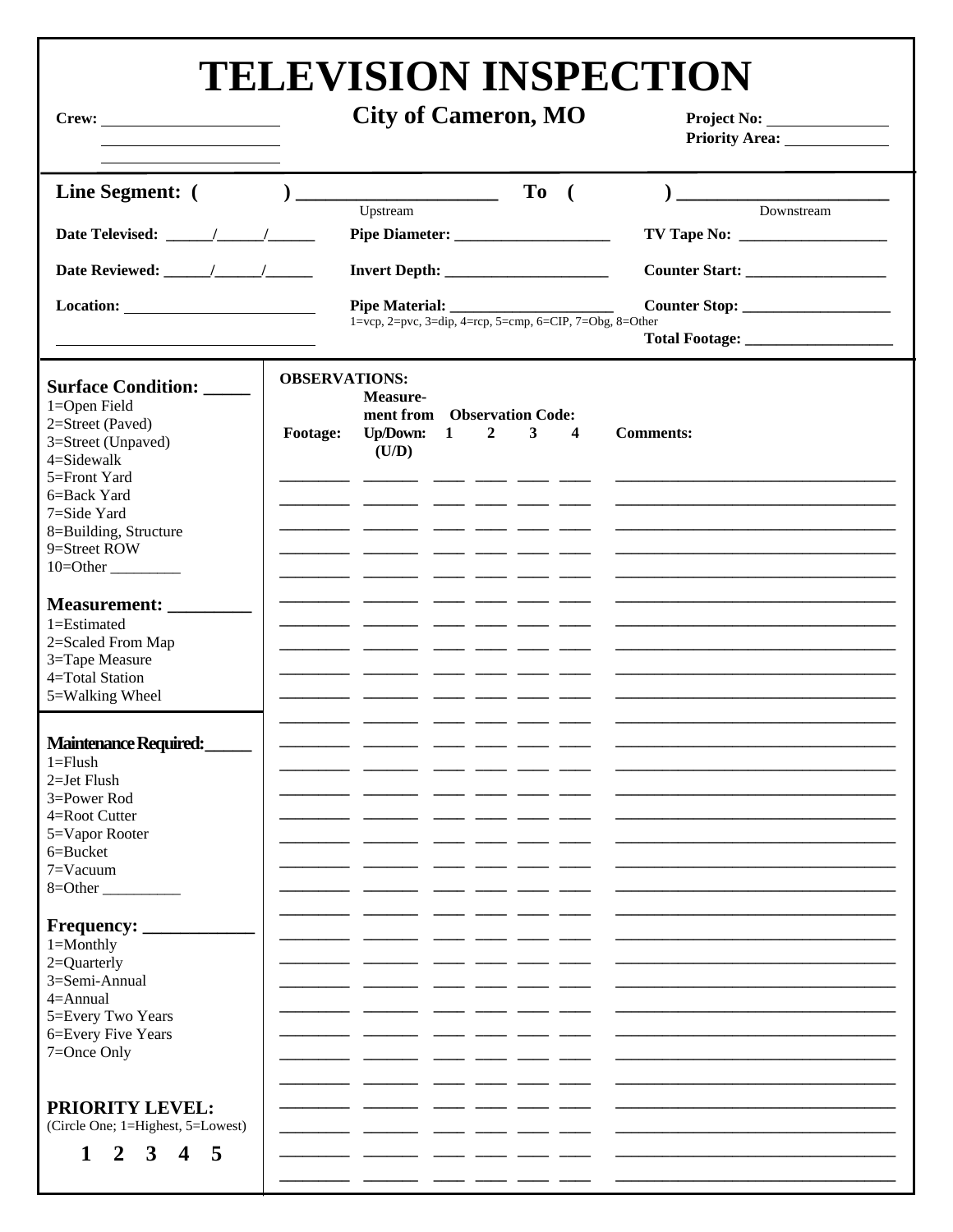**Diagram:** 

N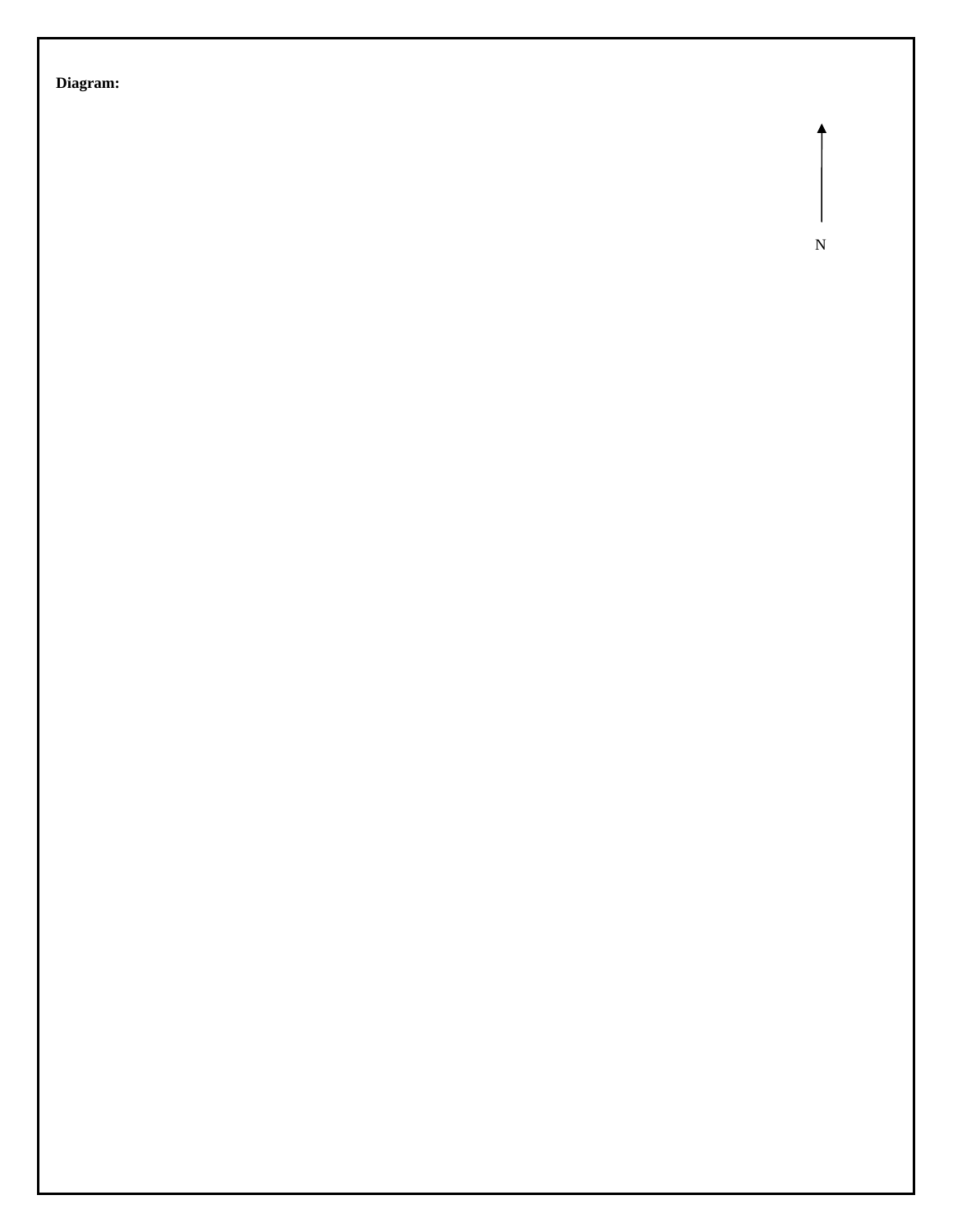## **TV OBSERVATION CODES**

- 1. Camera Begin
- 2. Camera End
- 3. Camera Stuck
- 4. Left
- 5. Right
- 6. Crown
- 7. Quadrant 1
- 8. Quadrant 2
- 9. Quadrant 3
- 10. Quadrant 4
- 11. Camera Lens Sub
- 12. Camera Lens Emg
- 13. Long. Cracks Begin
- 14. Long. Cracks End
- 15. Circular Cracks
- 16. Broken Pipe Begin
- 17. Broken Pipe End
- 18. Broken Pipe
- 19. Missing Pipe-Partial
- 20. Missing Pipe Begin
- 21. Missing Pipe End
- 22. Debris in Invert
- 23. Collapse Part. Blockage
- 24. Collapse Comp. Blockage
- 25. Sag Begin
- 26. Sag End
- 27. Deformed Pipe
- 28. Joint w/Infiltration
- 29. Offset Joint-Minor
- 30. Offset Joint-Moderate
- 31. Offset Joint-Major
- 32. Separated Joint
- 33. Cracked Joint
- 34. Grade Change Up
- 35. Grade Change Down
- 36. Angle Left
- 37. Angle Right
- 38. Wye Connection
- 39. Tap-Flush
- 40. Tap-Protruding
- 41. Infiltration in Service
- 42. Infiltration at Seal
- 43. Light Roots Serv.
- 44. Mod. Roots Serv.
- 45. Heavy Roots Serv.
- 46. Light Roots
- 47. Moderate Roots
- 48. Heavy Roots
- 49. Grease Begin
- 50. Grease End
- 51. Deposition Begin
- 52. Deposition End
- 53. Mineral Deposit
- 54. Service Lateral Active
- 55. Service Lateral Dry
- 56. Service Lateral In Use
- 57. Service Lateral Dead
- 58. Evidence of Infiltration Light
- 59. Evidence of Infiltration Medium
- 60. Evidence of Infiltration Heavy
- 61. Leak at Joint
- 62. Reverse Setup
- 63. Begin Reverse Setup
- 64. End Reverse Setup
- 65. Begin Shattered Pipe
- 66. End Shattered Pipe
- 67. ¼ Diameter Water
- 68. ½ Diameter Water

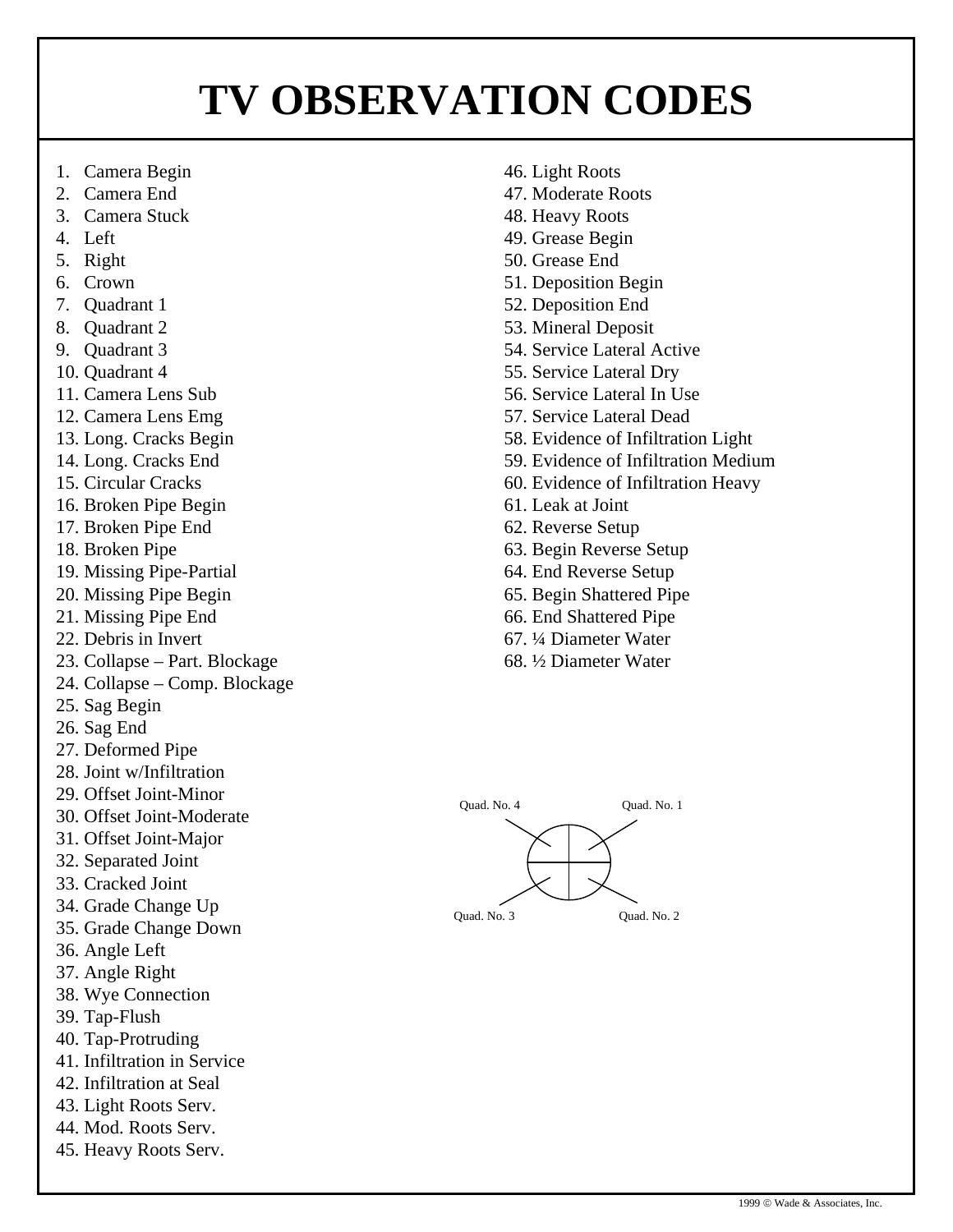|                                                                                              | Date: $\frac{1}{\sqrt{2}}$                      |                                                                     |             |                                            | <b>City of Cameron, Missouri</b> | <b>DYE TESTING</b>                                                                                        |  |  |  |
|----------------------------------------------------------------------------------------------|-------------------------------------------------|---------------------------------------------------------------------|-------------|--------------------------------------------|----------------------------------|-----------------------------------------------------------------------------------------------------------|--|--|--|
| Manhole No. (                                                                                |                                                 |                                                                     |             |                                            |                                  | <b>Precipitation:</b><br>$1 = \text{None}, 2 = \text{Light Rain}, 3 = \text{Heavy Rain}, 4 = \text{Show}$ |  |  |  |
|                                                                                              |                                                 | Address: House No.                                                  |             |                                            |                                  |                                                                                                           |  |  |  |
|                                                                                              |                                                 |                                                                     |             |                                            |                                  | $1 = Dry, 2 = Damp, 3 = Wet, 4 = Standing Water$                                                          |  |  |  |
|                                                                                              |                                                 |                                                                     |             |                                            |                                  | Downstream Pipe Length: (ft.)                                                                             |  |  |  |
|                                                                                              |                                                 |                                                                     |             |                                            |                                  | <b>PART A: PRIVATE SECTOR</b>                                                                             |  |  |  |
| Drain<br>Positive                                                                            |                                                 |                                                                     |             |                                            |                                  |                                                                                                           |  |  |  |
| No.                                                                                          | Type                                            | Y                                                                   | N           | Suspect                                    |                                  | Comments                                                                                                  |  |  |  |
| $\mathbf A$                                                                                  |                                                 | $\Box$                                                              | $\Box$      | П                                          |                                  |                                                                                                           |  |  |  |
| B                                                                                            |                                                 | $\Box$                                                              | $\Box$      | $\Box$                                     |                                  |                                                                                                           |  |  |  |
| $\mathbf C$                                                                                  |                                                 | □                                                                   | П           | П                                          |                                  |                                                                                                           |  |  |  |
| D                                                                                            |                                                 | П                                                                   | П           | П                                          |                                  |                                                                                                           |  |  |  |
| E                                                                                            |                                                 | $\Box$                                                              | $\Box$      | $\Box$                                     |                                  |                                                                                                           |  |  |  |
| F                                                                                            |                                                 | $\Box$                                                              | $\perp$     | $\perp$                                    |                                  |                                                                                                           |  |  |  |
| G                                                                                            |                                                 | П                                                                   | П           | ΙI                                         |                                  |                                                                                                           |  |  |  |
| $\mathbf H$                                                                                  |                                                 | $\Box$                                                              | □           | $\Box$                                     |                                  |                                                                                                           |  |  |  |
| $\bf{I}$                                                                                     |                                                 | $\Box$                                                              | П           | П                                          |                                  |                                                                                                           |  |  |  |
| J<br>Type:                                                                                   |                                                 | $\Box$                                                              | П           | $\Box$                                     |                                  |                                                                                                           |  |  |  |
| $\overline{1} = \overline{D}$ ownspout                                                       | $2 = Uncapped$ Cleanout<br>$3 = Driveway Drain$ | $4 = Stairwell Drain$<br>$5 =$ Foundation Drain<br>$6 = Area Drain$ |             | $7 =$ Service Lateral<br>$8 =$ Window Well |                                  |                                                                                                           |  |  |  |
|                                                                                              |                                                 |                                                                     |             |                                            |                                  | <b>PART B: PUBLIC SECTOR</b>                                                                              |  |  |  |
| Defect                                                                                       | Defect                                          | Footage                                                             |             | Positive                                   |                                  |                                                                                                           |  |  |  |
| No.                                                                                          | Type                                            | $(0=DS$ MH)                                                         | Y           | N                                          | Suspect                          | Comments                                                                                                  |  |  |  |
| S                                                                                            |                                                 |                                                                     | □           | $\Box$                                     | □                                |                                                                                                           |  |  |  |
| T                                                                                            |                                                 |                                                                     | $\Box$      | $\Box$                                     | $\Box$                           |                                                                                                           |  |  |  |
| U                                                                                            |                                                 |                                                                     | $\Box$      | П                                          | □                                |                                                                                                           |  |  |  |
| V                                                                                            |                                                 |                                                                     | $\Box$      | П                                          | □                                |                                                                                                           |  |  |  |
| W                                                                                            |                                                 |                                                                     | $\Box$      | $\Box$                                     | $\Box$                           |                                                                                                           |  |  |  |
| $\mathbf{X}$                                                                                 |                                                 |                                                                     | $\Box$      | □                                          | □                                |                                                                                                           |  |  |  |
| Y<br>Z                                                                                       |                                                 |                                                                     | □<br>$\Box$ | □<br>$\Box$                                | □<br>$\Box$                      |                                                                                                           |  |  |  |
| <b>Defect Type:</b><br>$1 = Curb$ Inlet<br>2=Area Drain<br>3=Line Defect<br>4=Indirect Storm | 7=Water Valve<br>8=Direct Storm                 | 5=Manhole Defect<br>6=Drainage Crossing                             |             |                                            |                                  |                                                                                                           |  |  |  |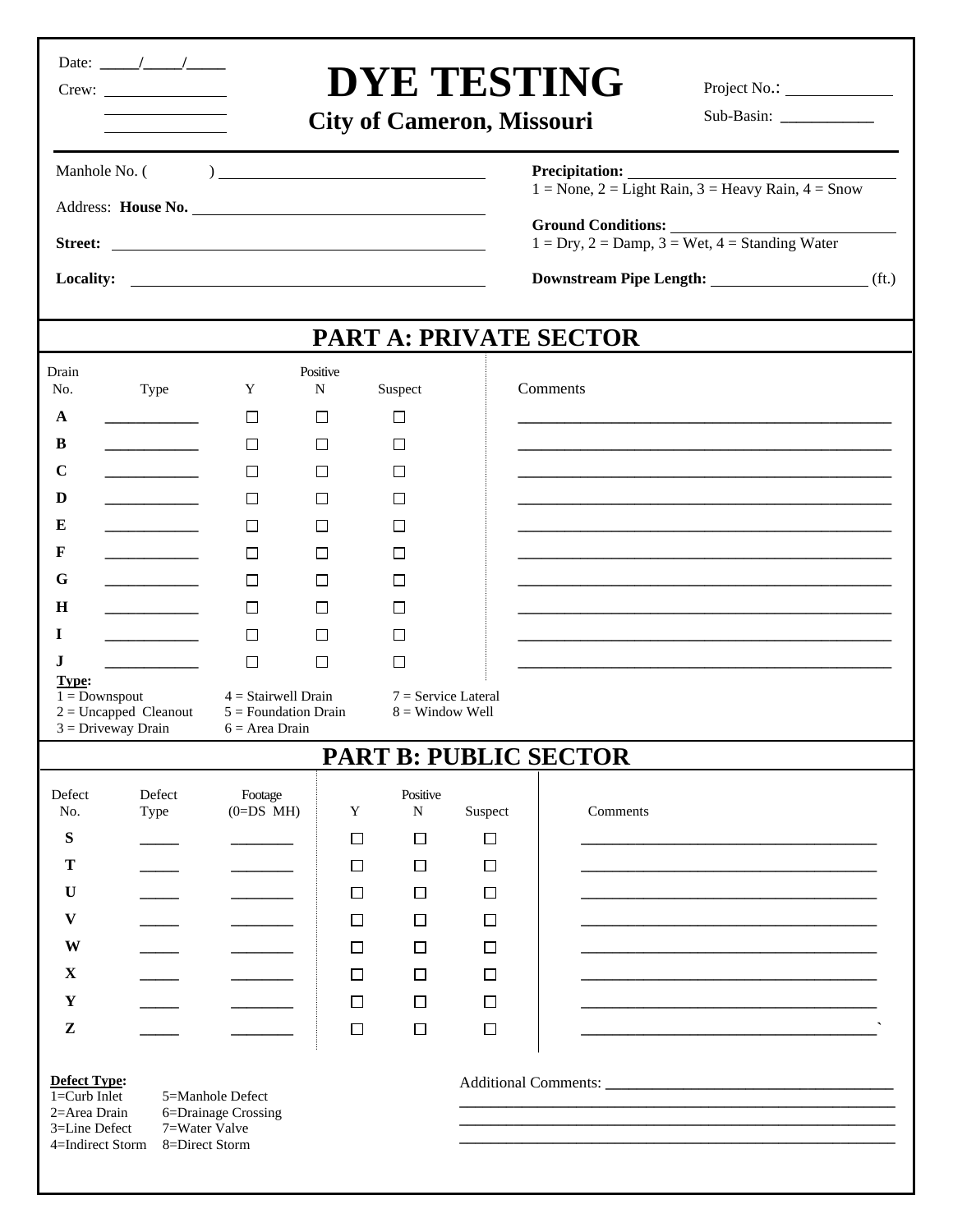## Appendix B Example Notification Letter and Door Hanger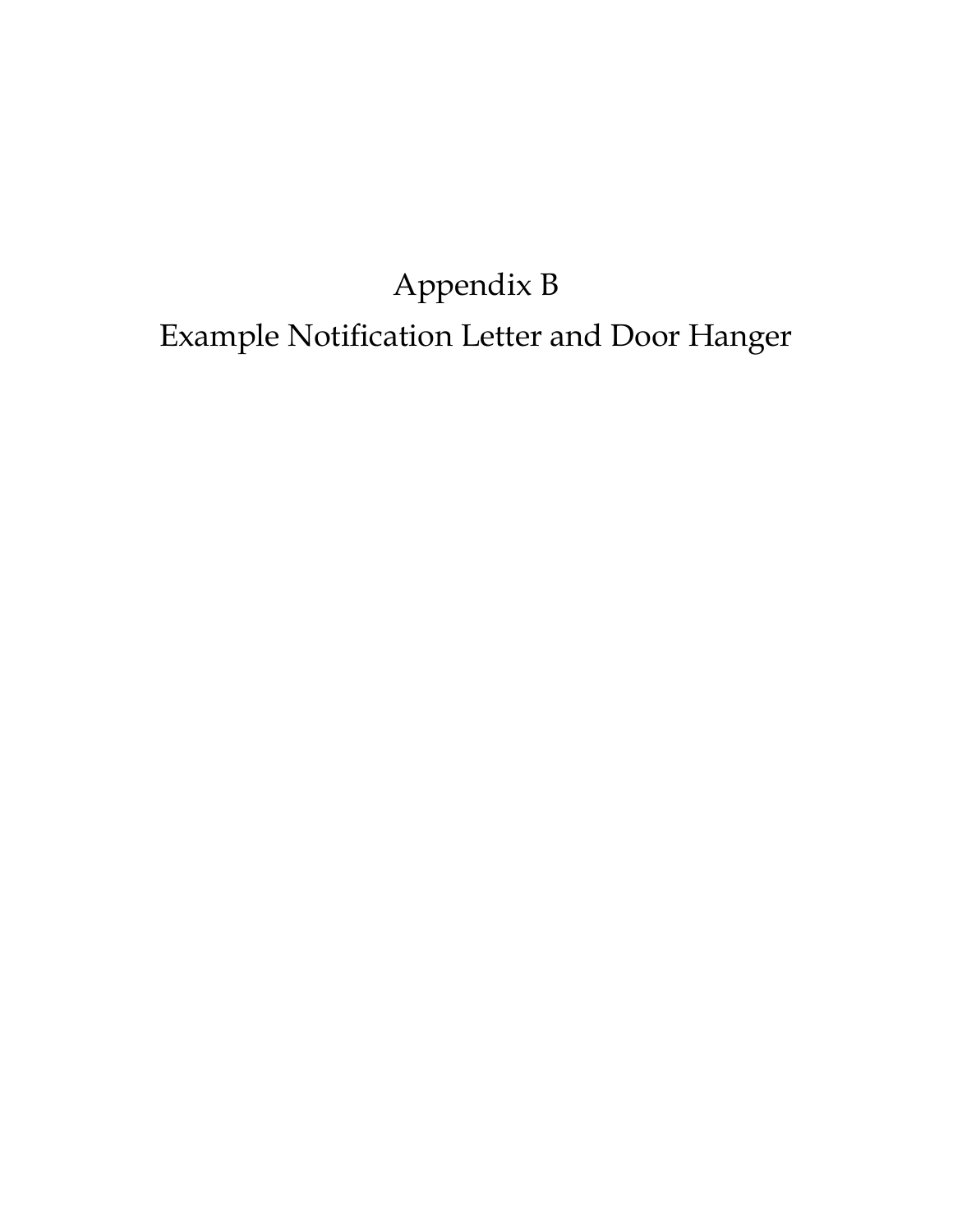| <b>Resident name</b> |  |  |
|----------------------|--|--|
| <b>Address</b>       |  |  |
|                      |  |  |

**Re:** 

**Date** 

#### **Dear Resident:**

The City of Cameron will soon be implementing field inspection activities as part of the City's ongoing efforts to improve the sanitary sewer system. These improvements are intended to eliminate excess stormwater and groundwater from entering the sanitary sewer system. This excess stormwater and groundwater overloads the sanitary sewers causing basement flooding and sewer back-ups during and after periods of heavy rainfall. These field inspections will lead to improvements to the sanitary sewer system.

The field inspection activities include conducting smoke testing activities during the summer months. The purpose of "SMOKE TESTING" is to locate obstructions and defects in the sanitary sewer collection system. The smoke that you see coming from the vent stacks on houses or holes in the ground is: **NON-TOXIC, HARMLESS, HAS NO ODOR, AND CREATES NO FIRE HAZARD.**

The smoke should not enter your house unless you have defective plumbing or dry drain traps. If this occurs, you should consult your licensed plumber. In any event, the smoke can enter through faulty plumbing. The potential, likewise, exists for dangerous sewer gases to enter your home or establishment. Should smoke enter your building, you may contact a member of the smoke testing crew working in your neighborhood. If you have any seldom used drains, such as floor drains in basements, please pour water in the drain to fill the trap, which will prevent smoke from entering there. Drain traps should always be filled with water to prevent sewer gases or odors from entering the building. Additionally, washing machine drain pipes do not have traps. To help prevent smoke from entering your building around the washing machine drain pipe, tie a damp rag around the drain opening.

About 72 hours before smoke testing begins, door hangers will be distributed at each residence providing information regarding the procedure and names and phone numbers of personnel to contact for more information. During the smoke testing activities, personnel will be identifying defects that are revealed when smoke escapes through them. Locations for defects may include roof downspouts, uncapped cleanouts, driveway drains, stairwell drains, yard or area drains, window well drains, foundation-perimeter drains and defective service pipes. Smoke testing is anticipated to begin in early April and continue through the summer and fall months.

Thank you for your cooperation and assistance in helping the City of Cameron in its effort to improve the quality of service to all of our customers. Additional information concerning these activities may be found at either

Sincerely,

\_\_\_\_\_\_\_\_\_\_\_\_.

City of Cameron, Missouri

If you have any questions or require additional information, please contact the City at 816-632-2177.